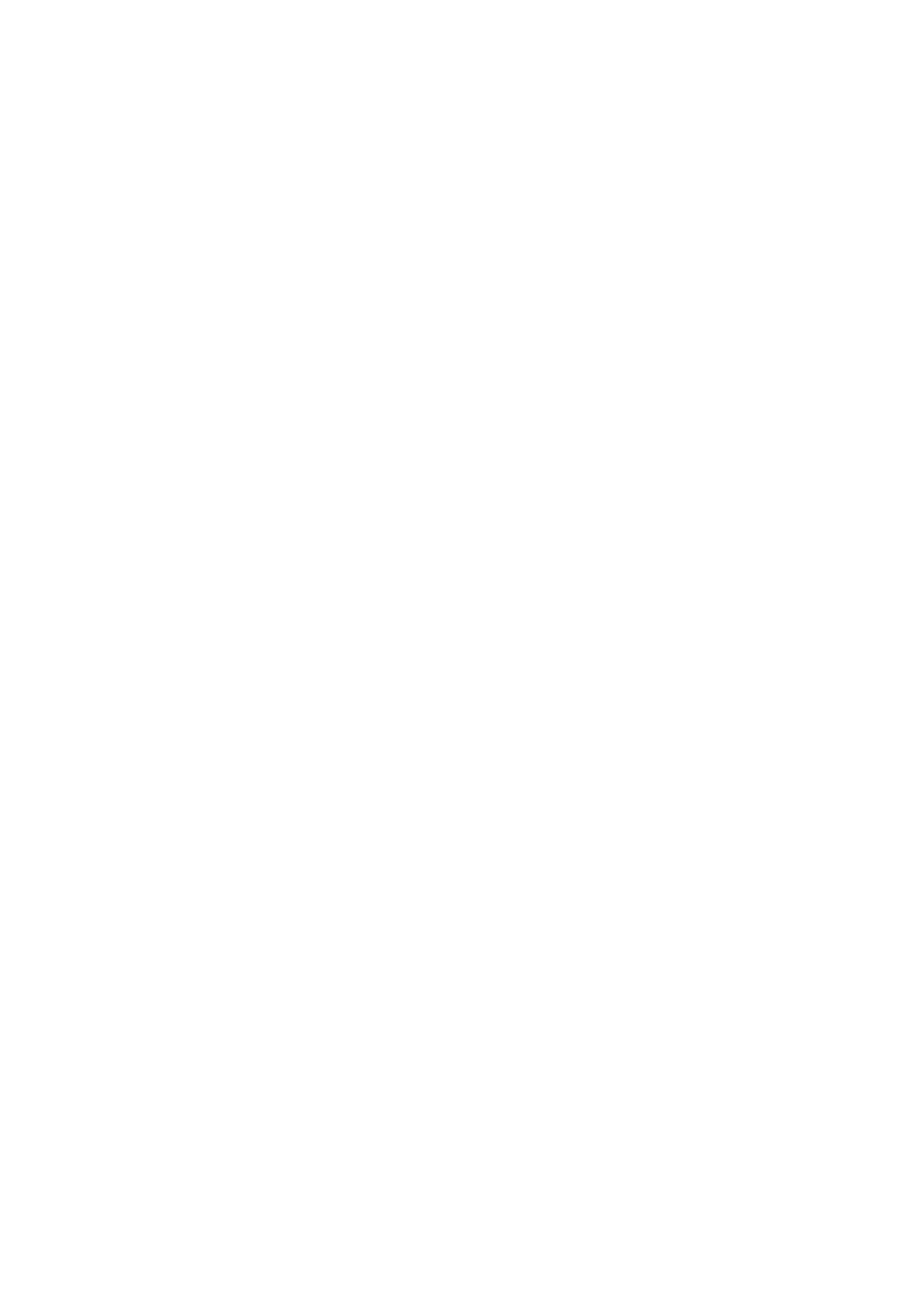

**Workshop of the ECPGR Documentation and Information Working Group, 20-22 May 2014, Prague, Czech Republic** L. Maggioni, T. van Hintum and E. Lipman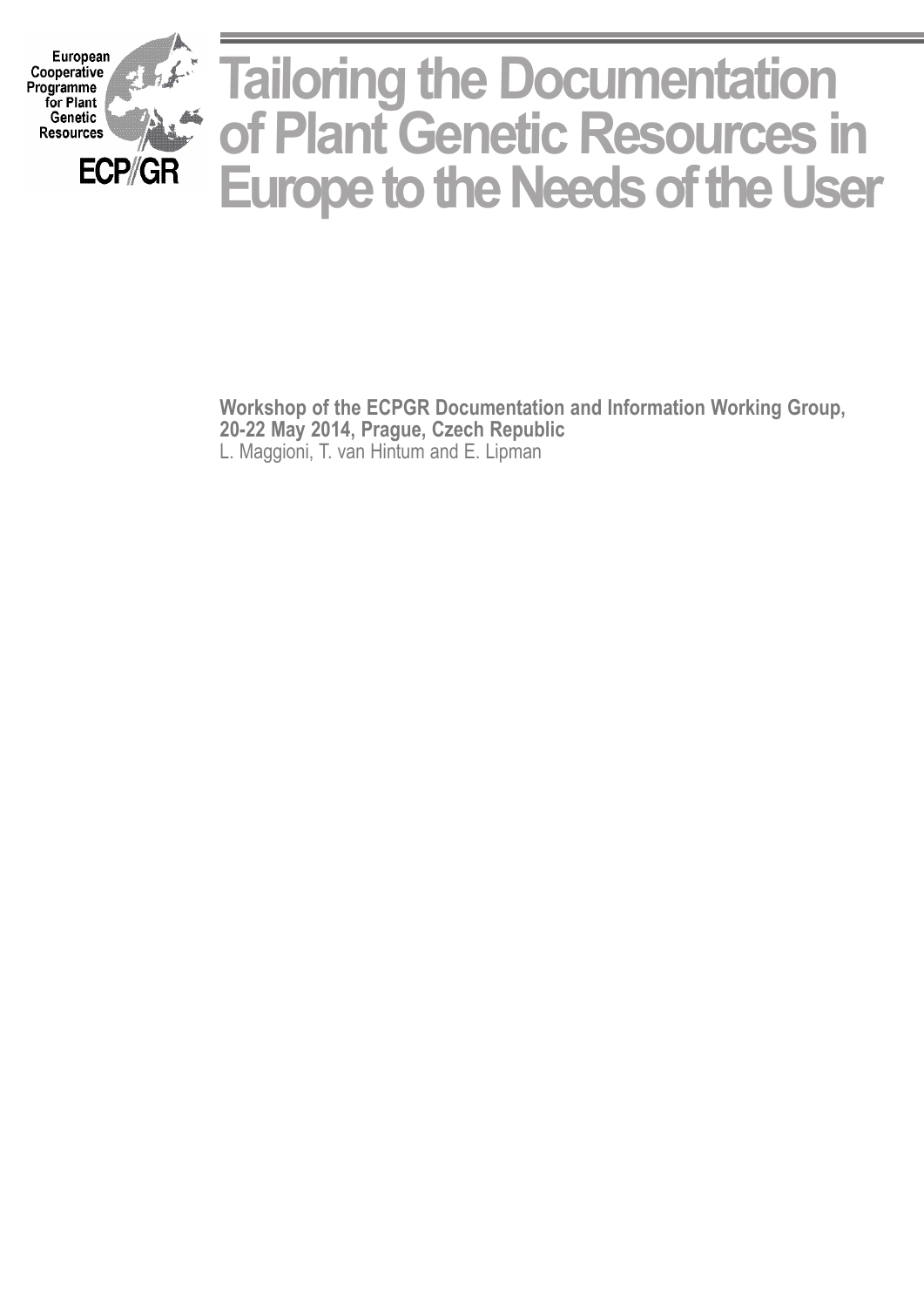**Bioversity International** is a global research-for-development organization. We have a vision – that agricultural biodiversity nourishes people and sustains the planet.

We deliver scientific evidence, management practices and policy options to use and safeguard agricultural biodiversity to attain sustainable global food and nutrition security. We work with partners in low-income countries in different regions where agricultural biodiversity can contribute to improved nutrition, resilience, productivity and climate change adaptation.

Bioversity International is a member of the CGIAR Consortium – a global research partnership for a food secure future.

#### [www.bioversityinternational.org](http://www.bioversityinternational.org/)

T**he European Cooperative Programme for Plant Genetic Resources (ECPGR)** is a collaborative programme among most European countries aimed at contributing to national, sub-regional and regional programmes in Europe to rationally and effectively conserve *ex situ* and *in situ* Plant Genetic Resources for Food and Agriculture and increase their utilization [\(http://www.ecpgr.cgiar.org/homepage.html\)](http://www.ecpgr.cgiar.org/homepage.html). The Programme, which is entirely financed by the member countries, is overseen by a Steering Committee composed of National Coordinators nominated by the participating countries and a number of relevant international bodies. The Coordinating Secretariat is hosted by Bioversity International. The Programme operates through Working Groups composed of pools of experts nominated by the National Coordinators. The ECPGR Working Groups deal with either crops or general themes related to plant genetic resources (documentation and information and *in situ* and on-farm conservation). Members of the working groups carry out an agreed workplan, based on specific ECPGR objectives, through ECPGR– funded activities and/or with their own resources.

The geographical designations employed and the presentation of material in this publication do not imply the expression of any opinion whatsoever on the part of Bioversity or the CGIAR concerning the legal status of any country, territory, city or area or its authorities, or concerning the delimitation of its frontiers or boundaries.

Mention of a proprietary name does not constitute endorsement of the product and is given only for information.

#### **Citation**

Maggioni L, van Hintum T, Lipman E. 2014. Tailoring the Documentation of Plant Genetic Resources in Europe to the Needs of the User. Workshop of the ECPGR Documentation and Information Working Group, 20-22 May 2014, Prague, Czech Republic. Bioversity International, Rome, Italy.

#### **Cover illustration**

Diagrams of the current and the dreamed situation regarding PGR information flow in Europe. © Theo van Hintum, Centre for Genetic Resources, The Netherlands (CGN).

Acknowledgements to L. Currah for English language editing.

ISBN 978-92-9255-003-5

Bioversity International Via dei Tre Denari, 472/a 00057 Maccarese Rome, Italy

© Bioversity International, 2014

*Bioversity International* is the operating name of the International Plant Genetic Resources Institute (IPGRI).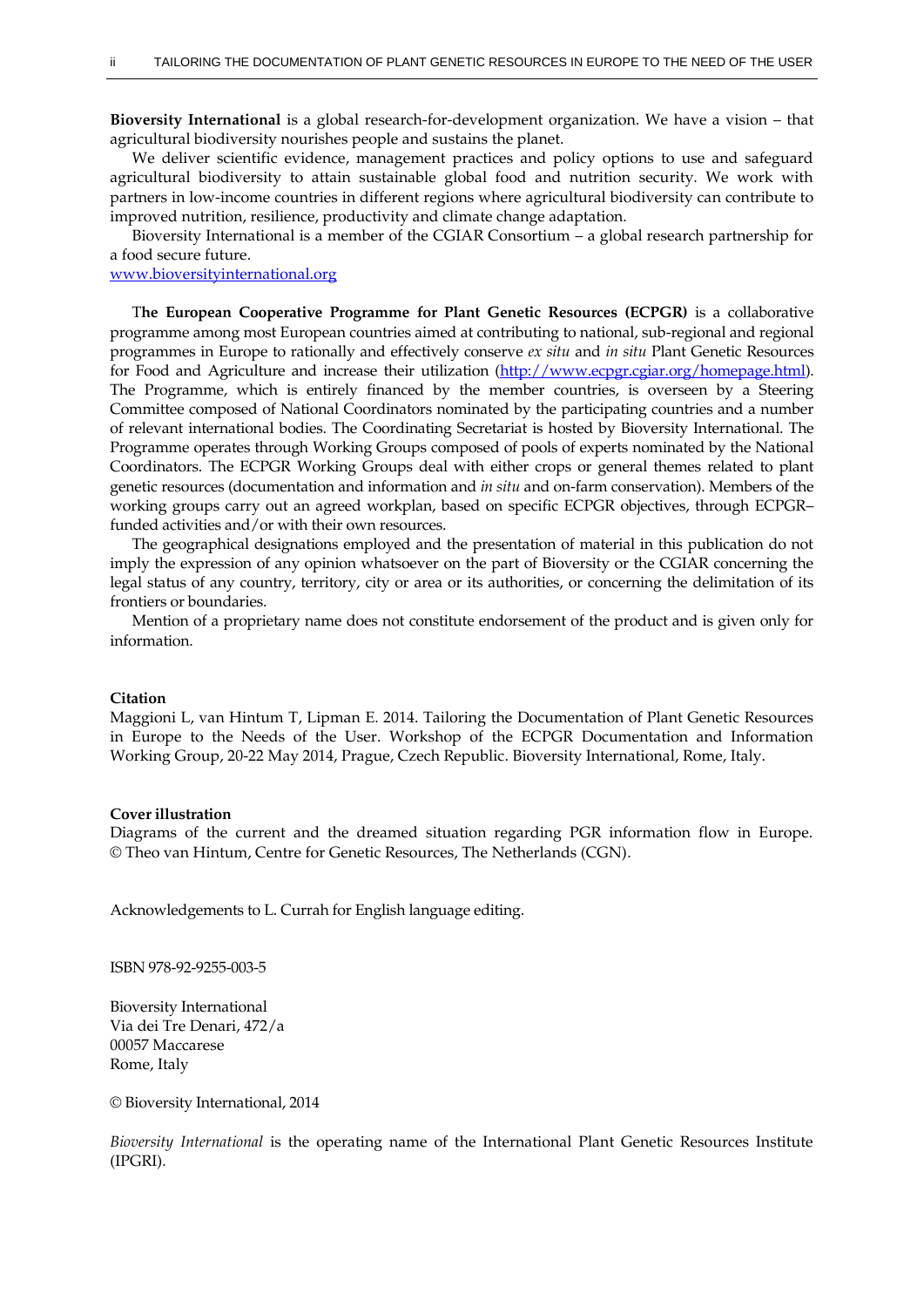# **CONTENTS**

| Pre-meeting of the Documentation and Information Network Coordinating Group (Doc&Info    |  |
|------------------------------------------------------------------------------------------|--|
|                                                                                          |  |
|                                                                                          |  |
|                                                                                          |  |
| ECPGR and EURISCO Phase IX - a new location, background and consequences 4               |  |
|                                                                                          |  |
| The Process for the Development of the Vision Paper on the Global Information System  4  |  |
|                                                                                          |  |
|                                                                                          |  |
|                                                                                          |  |
|                                                                                          |  |
|                                                                                          |  |
| Central Crop Databases: status at the beginning of ECPGR Phase IX. Synthesis of a survey |  |
|                                                                                          |  |
|                                                                                          |  |
|                                                                                          |  |
|                                                                                          |  |
| Linking ex situ, on-farm and in situ documentation in EURISCO - a case from Germany 9    |  |
|                                                                                          |  |
|                                                                                          |  |
|                                                                                          |  |
|                                                                                          |  |
|                                                                                          |  |
|                                                                                          |  |
|                                                                                          |  |
| Group 3. "Combined topics" (Discussion about EURISCO / CCDBs and Crop Portals)  14       |  |
| Group 4. "Combined topics" (Discussion about EURISCO / CCDBs and Crop Portals)  14       |  |
|                                                                                          |  |
|                                                                                          |  |
|                                                                                          |  |
|                                                                                          |  |
|                                                                                          |  |
|                                                                                          |  |
|                                                                                          |  |
|                                                                                          |  |
|                                                                                          |  |
|                                                                                          |  |
| Relation between the ECPGR Doc&Info WG and AEGIS, ITPGRFA and others  20                 |  |
|                                                                                          |  |
|                                                                                          |  |
|                                                                                          |  |
| Appendix IV. Elements for a workplan to be implemented by the EURISCO                    |  |
|                                                                                          |  |
|                                                                                          |  |
|                                                                                          |  |
|                                                                                          |  |
|                                                                                          |  |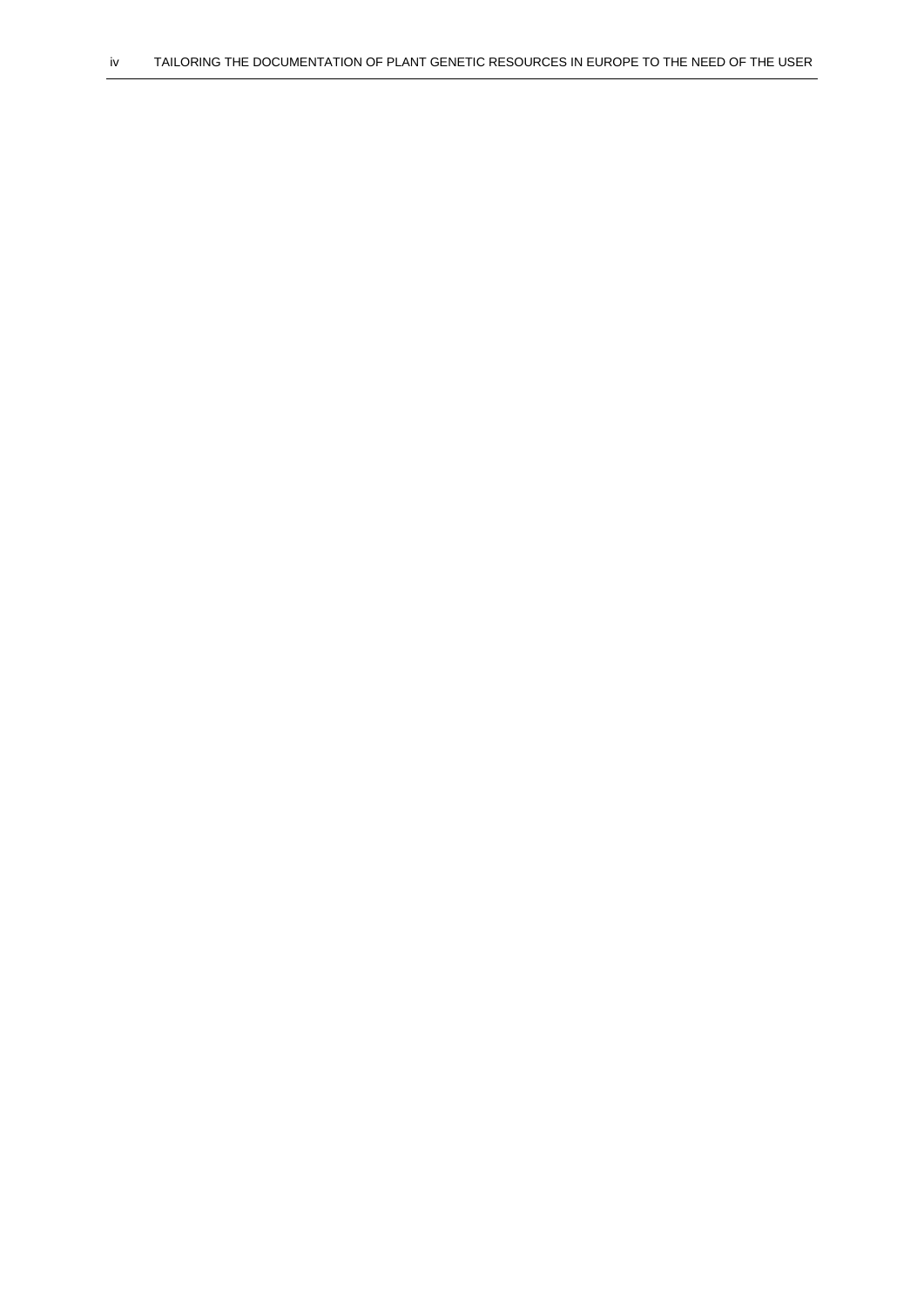# **SUMMARY REPORT OF THE MEETING**

### **Introduction**

A workshop of the ECPGR Documentation and Information Working Group (Doc&Info WG), entitled *Tailoring the Documentation of Plant Genetic Resources in Europe to the Needs of the User,* was held 20-22 May 2014 in Prague-Ruzyně, Czech Republic. Its purpose was to discuss the European Plant Genetic Resources Catalogue (or European Internet Search Catalogue, EURISCO), the European Central Crop Databases (CCDBs) and related topics.

The workshop, organized in collaboration with the Crop Research Institute (CRI), Genebank Department, Prague-Ruzyně, brought together 49 participants including members of the (former) Doc&Info Network Coordinating Group (NCG), CCDB Managers, External Experts, National Coordinators (NCs), EURISCO National Focal Points (NFPs) and Chairs of ECPGR Working Groups (WGs) (see List of participants in Appendix VII).

#### *Background*

The reasons for organizing this meeting originate from the uneasiness expressed both by WGs and the Steering Committee (SC) regarding the relationship between EURISCO and CCDBs. The Steering Committee, during its 13th meeting in Vienna (December 2012), supported the suggestion to organize a Doc&Info meeting gathering NFPs and CCDB Managers, at which the ECPGR vision on information management could be discussed and general consensus built up. The aim was to influence the future direction of EURISCO, the European CCDBs and plant genetic resources (PGR) documentation in Europe in general. Funding was subsequently secured for this workshop, in agreement with the SC, using funds remaining from Phase VIII. In preparation for this meeting, in 2013 the Chair of the Doc&Info Network and the ECPGR Secretariat started a survey on the status of the CCDBs. The Chair also drafted and circulated two preparatory documents to the Network Coordinating Group (a discussion paper on PGR documentation and a report comparing data in EURISCO with those in the CCDBs).

### *Pre-meeting of the Documentation and Information Network Coordinating Group (Doc&Info NCG) on 19 May*

A small group discussed the transition of the Doc&Info Network to a WG and the consequences for the Doc&Info NCG, as well as the preparations for this workshop. Participants included members of the former Doc&Info NCG (Theo van Hintum (Chair), Lorenzo Maggioni (ECPGR Secretary), Frank Begemann, Helmut Knüpffer, Jonas Nordling and Ian Thomas) and Stephan Weise, the newly appointed EURISCO Coordinator. Jan Engels, Coordinator of *A European Genebank Integrated System* (AEGIS), and Iva Faberová as host of the meeting, attended as observers.

Elements of a transition of ECPGR from Phase VIII to Phase IX were described by L. Maggioni. The conversion of the Doc&Info Network into Doc&Info WG meant that the NCG had ceased to formally exist, while the Network Coordinator had become WG Chair until the end of 2014. A process of re-nomination of all WG Chairs (with the possibility to reconfirm existing Chairs) was going on under the control of the SC, aiming at having selected the Phase IX Chairs at the start of 2015. The composition of the Doc&Info WG was temporarily considered to comprise all the National Focal Points (NFPs) and CCDB Managers. Formal nominations of WG members were ongoing by the NCs of the ECPGR member countries. The Doc&Info WG was eligible to submit proposals (through the Chair)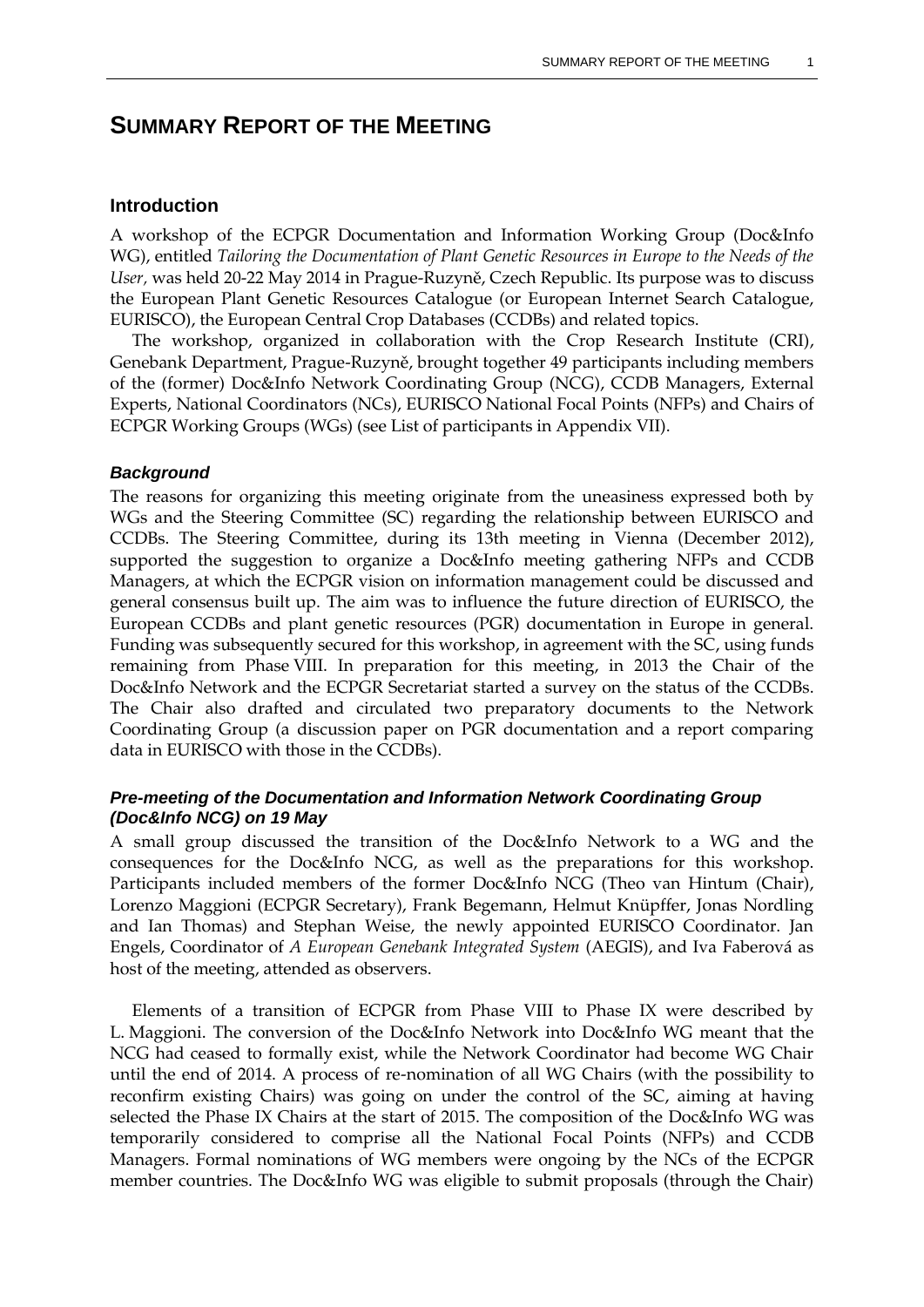under the ECPGR Activity Grant Scheme, which was expected to be launched shortly by the Secretariat. Proposals in the range of  $\epsilon$  15 000, involving a maximum of 12 ECPGR-funded WG members, were expected to fulfil the objectives of ECPGR, which include a specific outcome on EURISCO and documentation aspects.

Following a decision made by the SC in March 2013 to accept the offer from the Leibniz Institute of Plant Genetics and Crop Plant Research (IPK) for hosting EURISCO in Gatersleben, Germany, a formal agreement was signed between Bioversity (on behalf of ECPGR) and IPK, defining the terms for the management and operation of EURISCO by IPK. IPK indicated that the role and functions of EURISCO Coordinator and Developer would be taken up during Phase IX by Stephan Weise, IPK. This choice was endorsed in 2013 by the Executive Committee (ExCo) Chair and by the Chair of the Doc&Info Network. The actual physical transfer of EURISCO from Bioversity to IPK was expected to be completed in August 2014. IPK is therefore responsible during Phase IX for both the development of EURISCO and the coordination of the NFPs.

The maintenance of a coordinating group (similar to the former NCG), with the role of offering advice on the future development of EURISCO, including the coordination of the NFPs, was considered important (see Recommendation 6 in Appendix III).

A report of the activities carried out within the framework of the Doc&Info Network during Phase VIII was presented by Theo van Hintum, as follows:

#### **EURISCO**

- New National Inventories were added in 2009 (Belarus, Croatia and Montenegro), 2011 (Moldova) and 2012 (Belgium);
- The "staging area" was redeveloped;
- The interface was updated, with a better taxonomic search option;
- A new Data Sharing Agreement was agreed and circulated to the countries for signature;
- New Terms of Use were prepared;
- Reports were sent to the NFPs, outlining taxonomic imprecisions and geographical coordinates' incongruence;
- Four local training seminars were held in eastern European countries;
- A training workshop for 30 NFPs was held in 2009 in Prague;
- EURISCO was represented in relevant meetings;
- e-Bulletins were prepared and circulated;
- A comparative analysis of EURISCO, European CCDBs and the World Information and Early Warning System (WIEWS) was carried out.

### **Other activities**

- The software "PGR DuplicateFinder" was developed as part of an AEGIS Grant Scheme Activity;
- An EPGRIS3 self-funded workshop was held in 2009, drafting the agenda for PGR Documentation in Europe;
- Plans were developed for the inclusion of characterization and evaluation (C&E) data in EURISCO;
- Initiatives were started, aiming to organize capacity building in the Near East and North Africa (NENA) region;
- A contribution was offered to the Joint ECPGR/PGR Secure workshop held in Palanga, Lithuania in 2011, specifically organizing a session on *in situ*/on-farm documentation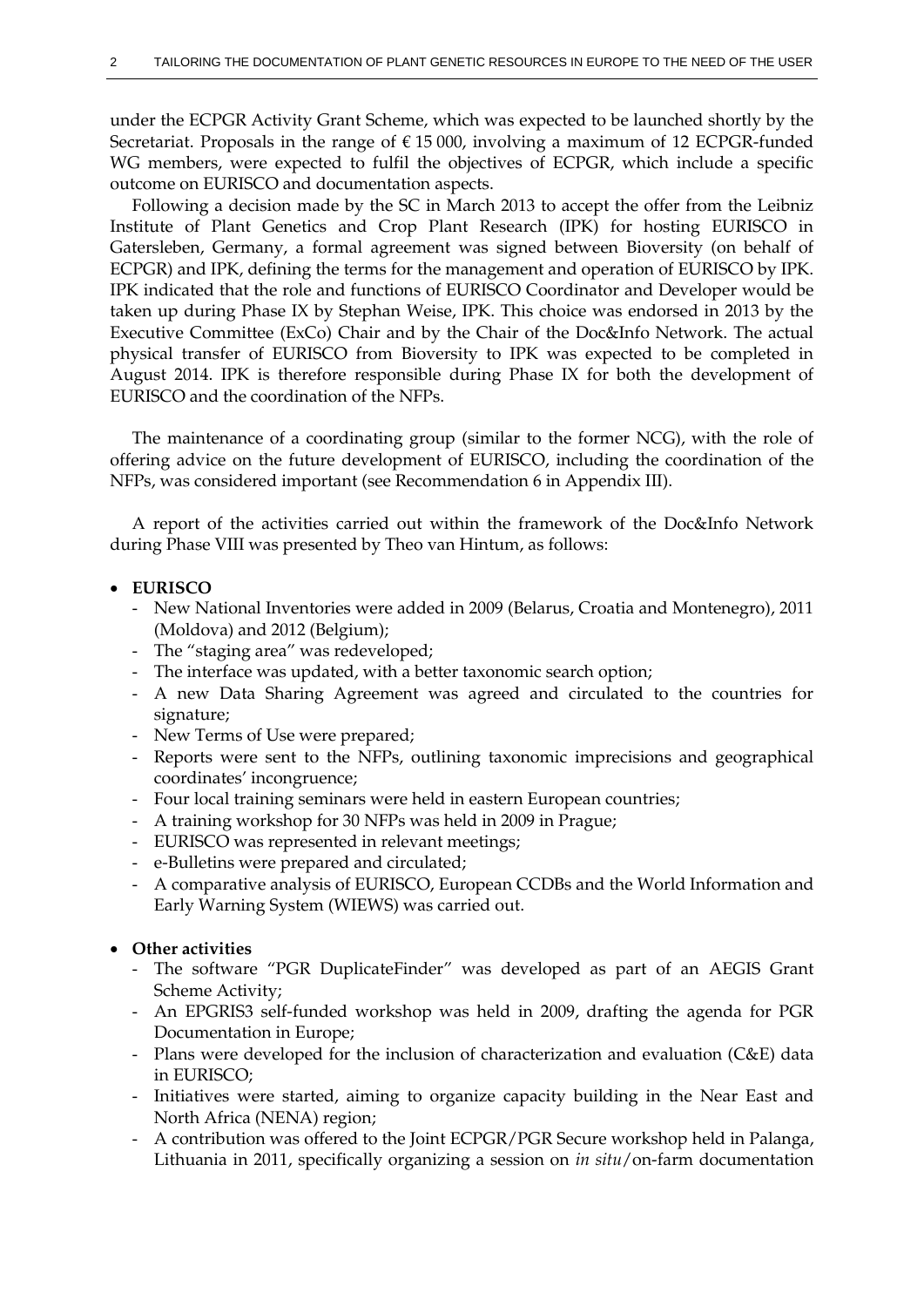in Europe and offering feedback on the on-farm descriptor list prepared by PGR Secure;

- Two project proposals coordinated by ECPGR were offered to the EU Seventh Framework Programme: 'Plant Gene Access' and 'EUROGENEBANK';
- Representation of EURISCO was ensured in the Genesys oversight committee meeting in Mexico in 2011.

The contribution of Sónia Dias, Milko Skofic and Bioversity for the maintenance and development of EURISCO over the past years was acknowledged with thanks.

Theo van Hintum mentioned his intention to propose changing the name of the "Documentation and Information WG" to "Documentation and Bioinformatics WG". In order to become effective, this proposal would need to be developed with a justification and submitted to the SC, through the Secretariat.

Frank Begemann informed the group that the Secretariat of the International Treaty for Plant Genetic Resources for Food and Agriculture (ITPGRFA) was preparing a *Vision for a global information system* that will be submitted to the next meeting of the Governing Body in 2015. For this purpose, a consultation process is taking place, which foresees a meeting of stakeholders in San Diego, USA, in January 2015. The representatives for the Europe region in this meeting as designated by the EU are Frank Begemann and Roland Cottin (Cirad, France). Theo van Hintum will also be invited as a technical advisor.

#### *Opening of the meeting*

The meeting was opened by Iva Faberová.

Dr Jiban Kumar Kundu, Vice-Director of CRI, welcomed the participants and briefly described the structure and activities of CRI, a public research institute founded in 1951, dedicated to research in agriculture and environmental science to improve plant production in a sustainable way. The institute also runs the national programme on conservation and utilization of PGRFA.

Vlastimil Zedek also welcomed the participants on behalf of the Ministry of Agriculture, indicating that the Ministry supported the overall goal of the European programme and recently signed the participation of Czech Republic in Phase IX of ECPGR.

Lorenzo Maggioni and Theo van Hintum thanked the local hosts for their kind and efficient organization. The meeting would be structured in several plenary sessions and parallel discussion sessions, in which the involvement of participants was expected.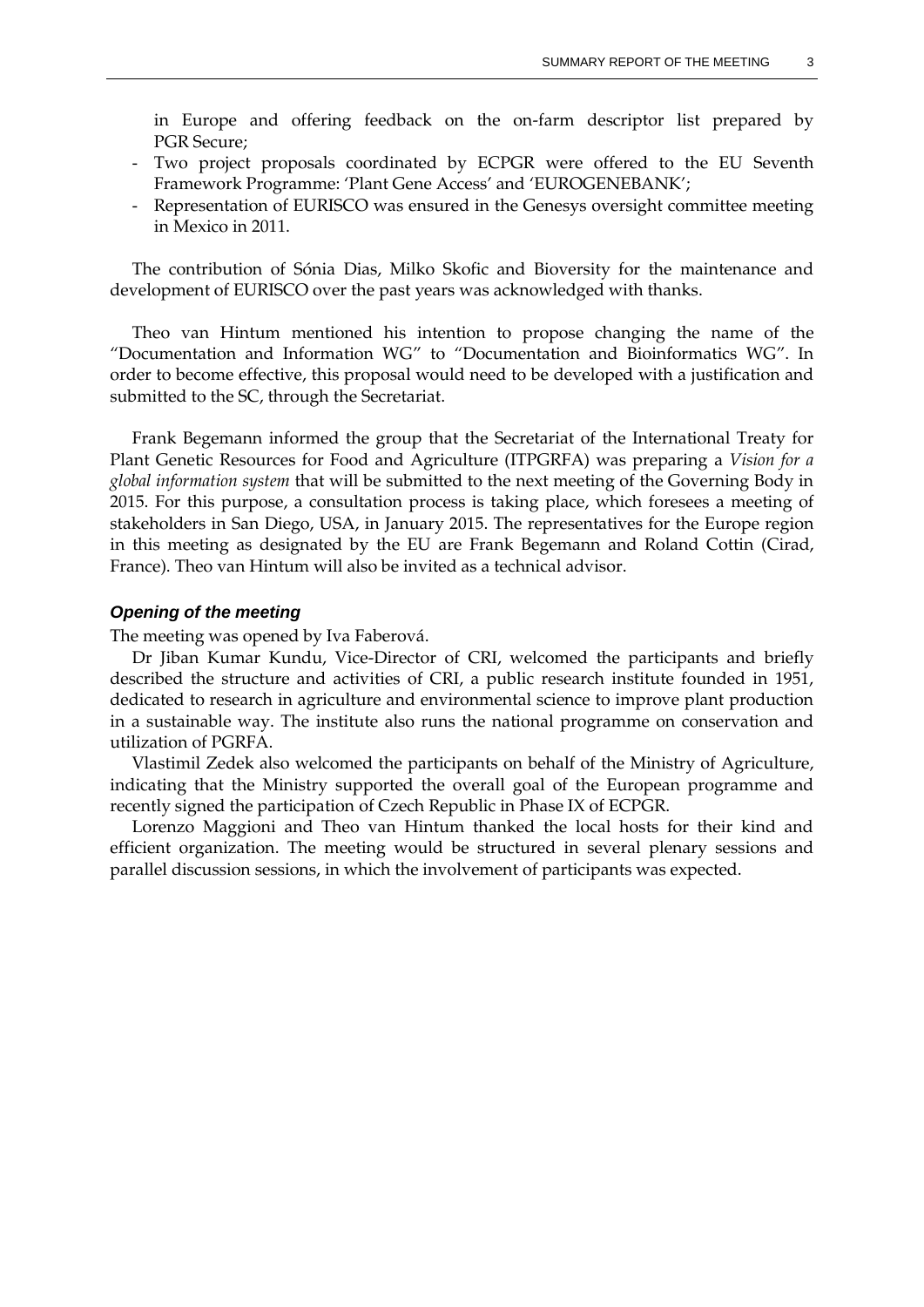### **Plenary presentations**

The following presentations were given and are available online [\(http://www.ecpgr.cgiar.org/working\\_groups/documentation\\_information/docinfo2014/](http://www.ecpgr.cgiar.org/working_groups/documentation_information/docinfo2014/presentations_and_additional_reports.html) [presentations\\_and\\_additional\\_reports.html\)](http://www.ecpgr.cgiar.org/working_groups/documentation_information/docinfo2014/presentations_and_additional_reports.html). The main points addressed in the presentations are listed below each title.

### *ECPGR and EURISCO Phase IX – a new location, background and consequences*

*by Lorenzo Maggioni*

Elements of Phase IX of ECPGR, including the new objectives, operational structure, terms of reference and budget. Background and status of the transfer of EURISCO from Bioversity to IPK and the specific obligations of IPK against payments made by Bioversity on behalf of ECPGR.

Theo van Hintum introduced the new EURISCO Coordinator, Stephan Weise, and reiterated his acknowledgments to the previous coordinator and developer, respectively Sónia Dias and Milko Skofic.

### *EURISCO – present and future*

*by Stephan Weise*

Current status of EURISCO, ongoing process of transfer from Bioversity to IPK and re-engineering. Future development, including challenges and ideas, related to data quality, import mechanism, web services, support to CCDBs, possible inclusion of *in situ* and on-farm data, of C&E data and of genetic information, support to AEGIS. Short-, medium- and long-term list of priorities.

#### **Points of discussion and clarification**

- It was clarified that for the time being data should continue to be sent to Bioversity and that by the middle of 2014 IPK would send information with new instructions in order to receive the data directly.
- A number of the items listed among the possible priorities for the future can be carried out with the currently available resources; others will need new project funds in order to be implemented.
- Whenever possibilities are created to directly upload C&E data from individual institutions, mechanisms should also be provided to ensure the integrity of the link to the National Inventory data.

### *The Process for the Development of the Vision Paper on the Global Information System*

*by Francisco Lopez*

Current process to develop a Global Information System (Article 17). Global Consultation including experts from the European Region. Elements of the vision on article 17. A draft vision: *The Global Information System will provide a platform of interoperable data and information services on plant genetic resources for food and agriculture. The System will be open, innovative, dynamic, decentralized, collaborative, user-centric, and quality-focused.* Possible areas of work. Inputs that can be provided. Reporting on SMTAs. Recent reporting in Europe.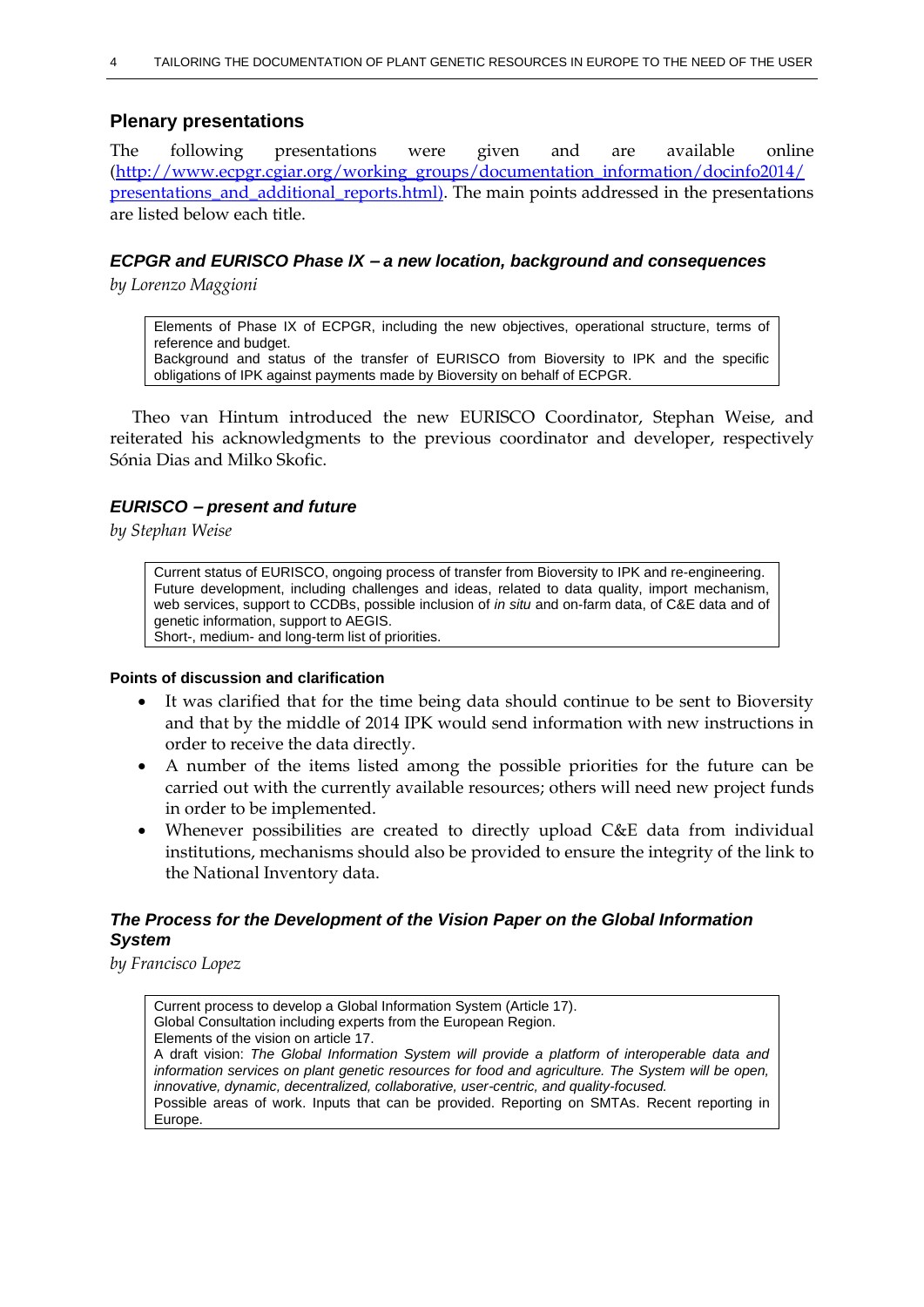#### **Points of discussion and clarification**

- The possibility to report to the Treaty via web services is being tested. The system will allow aggregated data statistics about data flow at the global level.
- What is currently available in terms of PGRFA information systems is very difficult to understand, since there are many new initiatives, databases and standards. It will be important to map the existing elements and find out what can and should be developed in the future. There is also a need for the various regions to work together.
- The final vision will be important for donors to decide where future investments should be made.

### *Genesys PGR portal*

### *By Matija Obreza*

The Genesys Portal, steps in the development of Genesys, current and future activities and challenges.

#### **Points of discussion and clarification**

- It was questioned whether EURISCO and Genesys were duplicating efforts. EURISCO was acknowledged to be essential for aggregating data, but doubts remained about the usefulness of having two different interfaces for the users.
- Genesys is also obtaining European data from outside EURISCO, such as in the case of Kew Gardens, which is providing directly to Genesys (and not to the UK National Inventory) data about collected crop wild relatives (CWRs) maintained *ex situ*.
- Genesys currently holds 12 million C&E data points, currently without performance problems. However, it is not clear whether the solution of Genesys for C&E data will be valid for Europe.
- The source code of Genesys is directly available from the website. There is no community engaged in the development of the software.
- The relationship between GRIN-Global<sup>1</sup> and Genesys is that the former will provide data directly to Genesys.
- Genesys is not focusing on Annex I crops only, although data on other crops are presented in a different way.

### *EURISCO as a support tool for AEGIS*

*By Jan Engels*

 $\overline{a}$ 

Update on AEGIS including AQUAS elements. AEGIS-related topics that need support from EURISCO.

- It is clear that EURISCO is adding a perspective that is important for AEGIS.
- Regarding the monitoring of the distribution of accessions, there is a required element of confidentiality.

<sup>1</sup> GRIN-Global is *"a software suite that enables genebanks to store and manage information associated with plant genetic resources (or germplasm) and deliver that information globally"* developed by the US Germplasm Resources Information Network (GRIN) (see [http://www.ars-grin.gov/\)](http://www.ars-grin.gov/).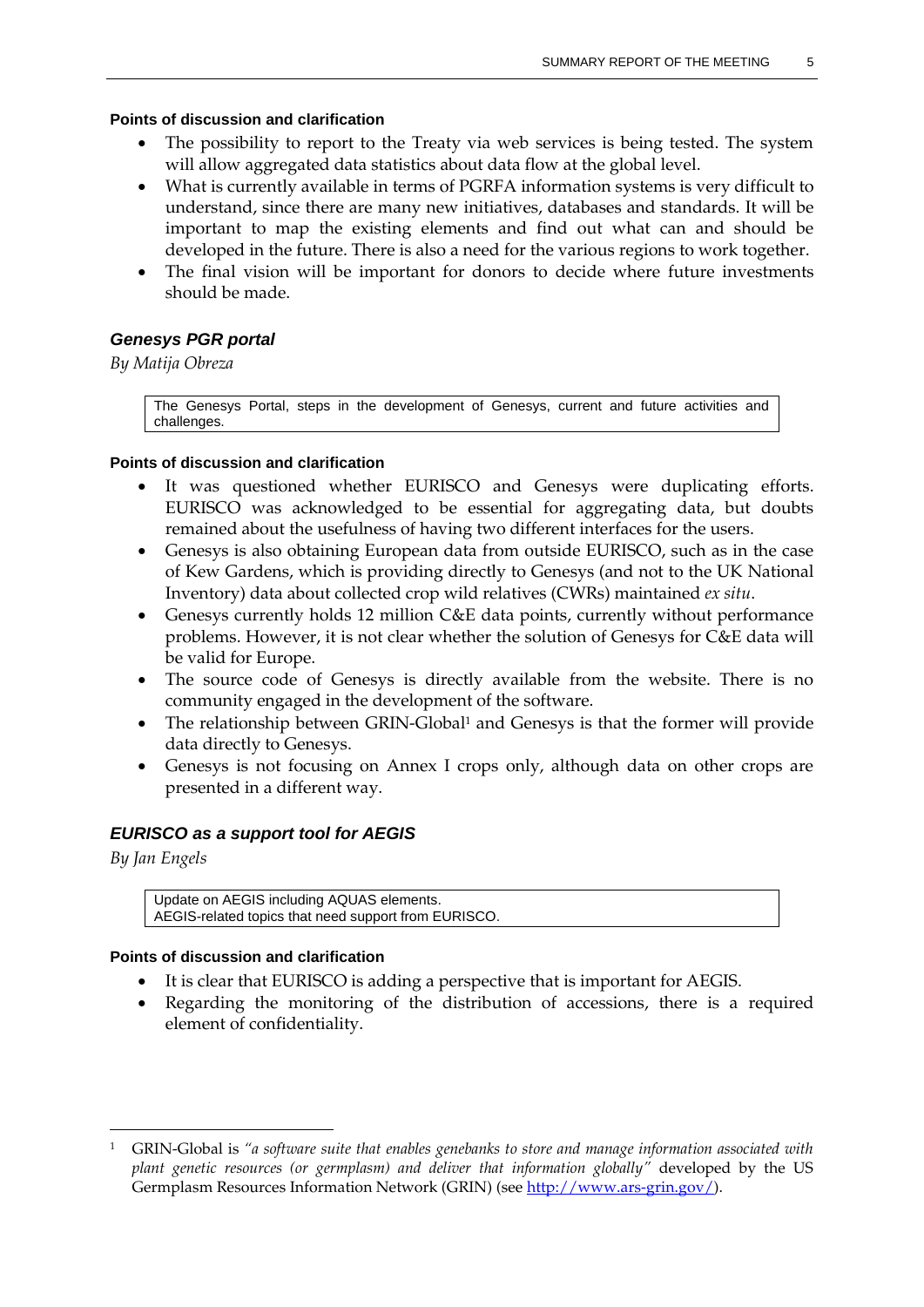### *Data exchange: the Darwin Core and other approaches*

*By Dag Terje Filip Endresen*

Reasons for a Darwin core extension for PGR data. Potential of the  $GBIF<sup>2</sup>$  technology. Data integration and interoperability. Multiple data export services for each genebank. Multiple-purpose data export services. Possible Upgraded PGR Network Model. Data publishing toolkits. Darwin core - a vocabulary of terms. Persistent identifiers (PID) and resolver services.

#### **Points of discussion and clarification**

- Regarding the limitations of the adoption of the unique identifier, it was considered to be mainly a cultural problem and a problem of the choice of technology. Identifiers can be resolved on the Internet, being sent automatically to different resolvers.
- The first reason to adopt this technique (the use of controlled vocabularies) is to streamline the data flow through web services.

### *C&E data: the EURISCO standard*

*By Jonas Nordling*

 $\overline{a}$ 

Background. Nature of C&E data. Cornerstones. Repository of C&E data. Upload and validation. Search and download. Data model. Data set fields. Experiment fields. Trait fields, Genotype fields. Score fields.

- Considering that "genotype" is the genetic makeup of an accession, the term should not be confused with "accession", which is usually a group of genotypes. Therefore the "genotype fields" need to have a different name.
- There is a risk of losing information by dealing with C&E data in EURISCO in an oversimplified manner. However, complexity will reduce the willingness of data sources to upload their data.
- The proposed system intends to facilitate publication of some data, while the original data would not be lost, but remain at the original source.
- Development of a dictionary for standard names of traits (ontologies) is a useful task, although it would not be required for the proposed C&E data aggregating system.
- Further standardization of descriptors would be welcome (such as the International Union for the Protection of New Varieties of Plants (UPOV) vs. Bioversity). However, a non-standardized system would allow attracting existing data from different areas (breeders or PhD Thesis, etc.).

<sup>2</sup> GBIF = Global Biodiversity Information Facility [\(http://www.gbif.org/\)](http://www.gbif.org/)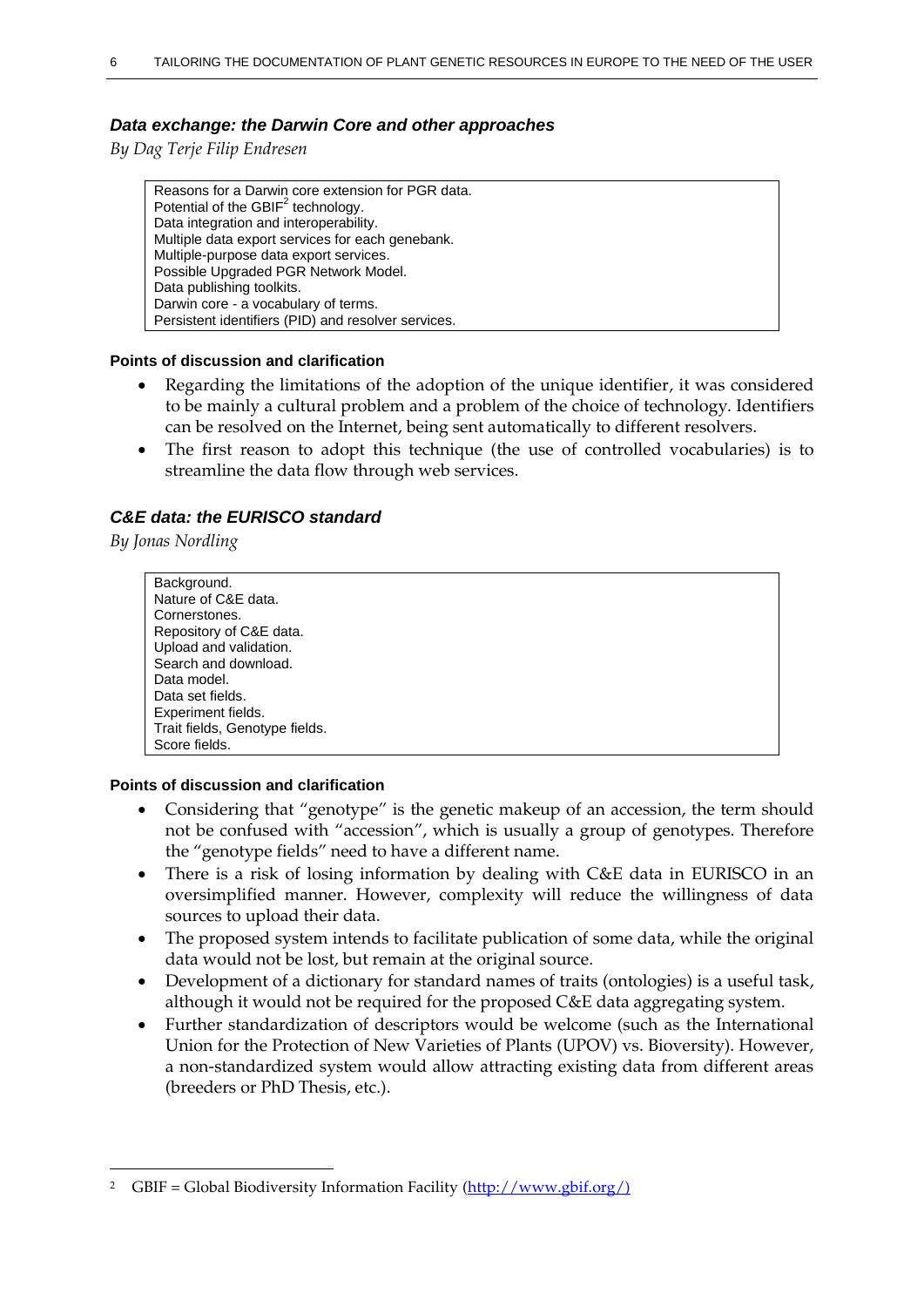### *GRIN-Global, the solution for PGR documentation*

*By Iva Faberová*

GRIN-Documentation. GRIN-Global project. GRIN-Global description. EVIGEZ<sup>3</sup> system. Comparison GRIN-Global vs. EVIGEZ.

I. Faberová explained the reasons for CRI to adopt this PGR information system.

### *Central Crop Databases: status at the beginning of ECPGR Phase IX. Synthesis of a survey conducted among Database Managers*

*By Elinor Lipman*

The survey: background, results obtained and methodology for the analysis. Presentation of the databases. Synthesis of the survey.

### *EURISCO and CCDBs: coverage and overlap*

*Theo van Hintum*

 $\overline{a}$ 

Objective of the study and approach. Results: number of accessions in existing data sources, age of records, number of accessions in Europe and gaps in EURISCO.

- Differences between CCDBS and EURISCO may be due to several factors (lack of resources, presence of non-available accessions, etc.)
- The idea that CCDBs contain more data is not sustained by the analysis, and only true for some crops. In total EURISCO contains more accessions for the crops covered by the CCDBs than the CCDBs themselves.
- It may not be necessary to stress the frequency of update. There is no need to update historical data. It is also important to know which old accession numbers were used, it conveys many things about the accession. A problem in EURISCO is that uploading new data sets deletes all the previous data.
- A descriptor on "availability" would be useful, but this question was discussed earlier on by the Doc&Info Network and it was decided not to include it, because it is difficult to get this information and keep it updated. It is now possible to know if an accession belongs to the multi-lateral system (MLS) or AEGIS, which is a proxy for availability.
- It is worrying that the users' stakeholder analysis of PGR Secure revealed that very many breeders neither know nor use EURISCO or CCDBs.
- The majority of genetic resources are used for research rather than for breeding, in many countries. Therefore, it would be wrong to justify the existence of collections and databases only based on access by the breeders.

<sup>3</sup> EVIGEZ = Czech Information System on Plant Genetic Resources [\(http://genbank.vurv.cz/genetic/resources/asp2/default\\_a.htm\)](http://genbank.vurv.cz/genetic/resources/asp2/default_a.htm)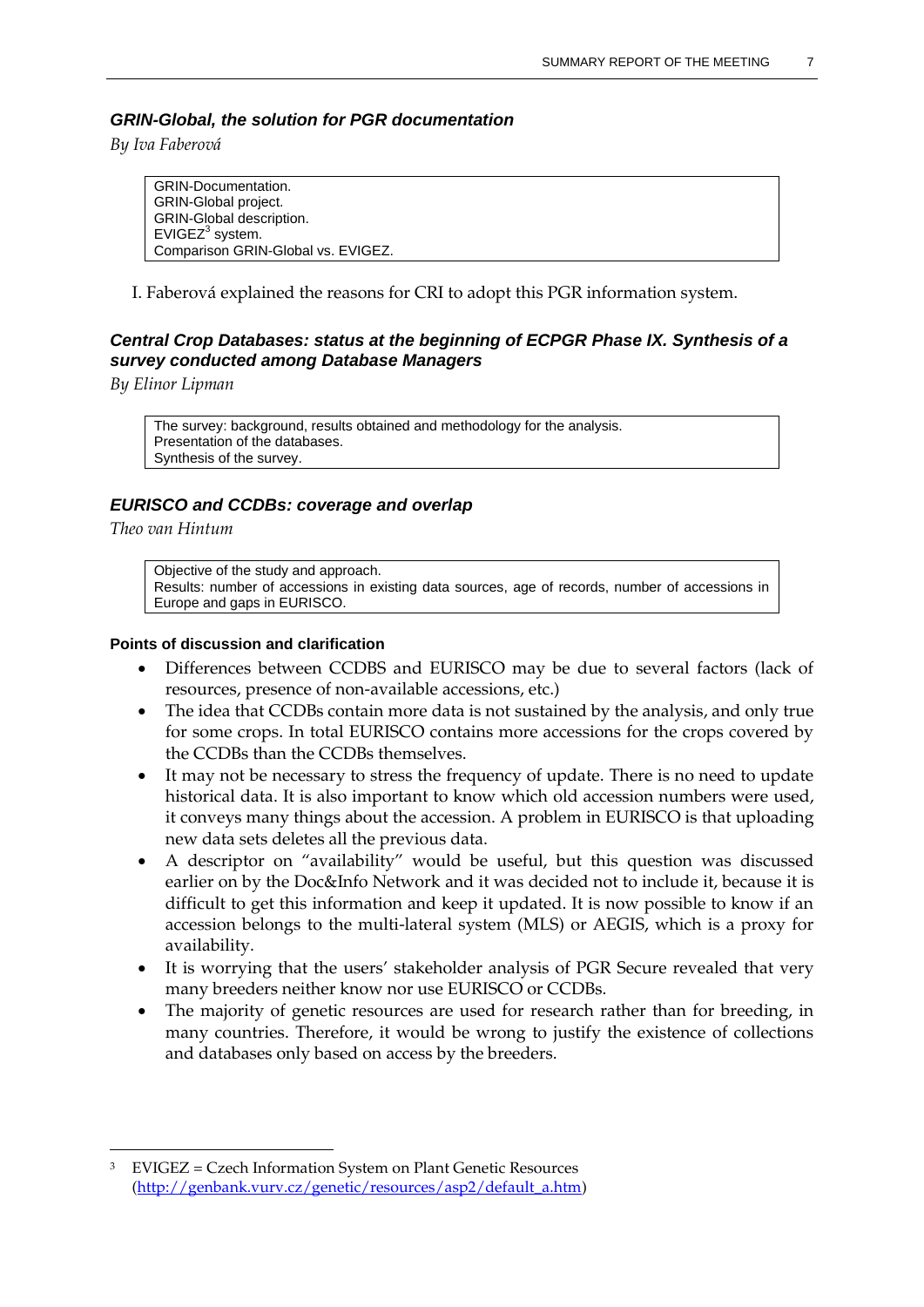### *The ECPGR Cucurbits Database*

*By María José Diez* 

Number of accessions in the database. Characterization data. Pictures. Searching formats. Constraints for improvement. Current uses. Selection of AEGIS European Accessions.

#### *Example and challenges of managing the* **Pyrus** *ECPGR Database*

*By Marc Lateur* 

Conditions for starting the development of an ECPGR DB as an input in kind. Role played by the Pyrus database within the WG. Durability of the database. Database activities. Merging and sharing competences. Building collaboration protocols between Prunus and Pyrus databases. The new Prunus/Pyrus database structure. INTERREG collaborative project and agreement between North France and Wallonia. Reflections for discussion.

#### *PGR portals 'give the user what the user needs'*

*By Frank Menting and Theo van Hintum*

Value of PGR depends on available information. History of genebank documentation. Objective of PGR information. PGR Portals for specific target groups. PGR Portals prototypes: lettuce and potato.

- More than one PGR Portal on the same crop might be created, depending on the specific interest of the different user groups. This specificity needs to be balanced with the complexity of having to ask from which portal to start. A solution could be to have a single entry point for one crop and then subdivide for different users.
- The creation of several portals for different users may bring the risk of an unmanageable development. It is difficult to create a system with several people working on the same target. To successfully aggregate information, a community needs to be well coordinated.
- Volunteers who aggregate information can use EURISCO and they can do that if they are crop experts. In the event that the Crop Portals become a service of ECPGR, as an honest broker, transparency and a quality logo might be required.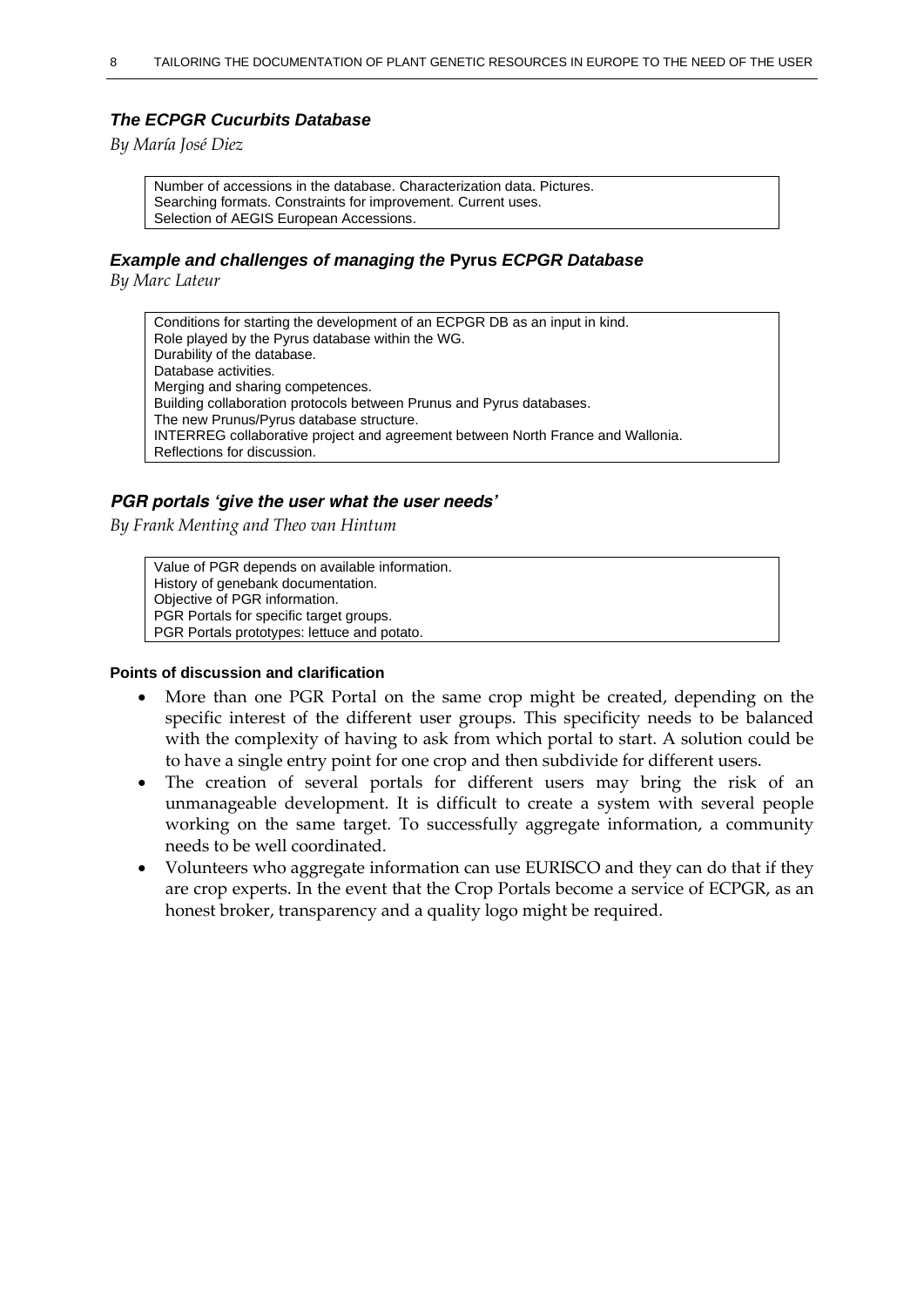### *Linking* **ex situ***, on-farm and* **in situ** *documentation in EURISCO – a case from Germany*

*By Frank Begemann* 

Vision for EURISCO. EURISCO content, pre-requisites and descriptors. International descriptors for *in situ* and on-farm. German National Inventory: scope, reporting obligations. *Ex situ* and *in situ* documentation of PGR in Germany. Network of genetic reserves in Germany. Linking *ex situ* and *in situ* conservation activities via documentation. On-farm documentation of PGR in Germany. Linking on-farm and *ex situ* information. Linking *ex situ* and *in situ* documentation. Linking *ex situ* and on-farm documentation. Arguments for *in situ* and on-farm data in EURISCO. Conclusion: *in situ* role for EURISCO.

#### *European genebanks in the genomics era*

*By Theo van Hintum*

The world faces 'global grand challenges'. Plant breeding is changing / has changed. Moore's law. Genebanks will change. Potential impact of genomics. Challenges. Issues to be addressed. Access to germplasm. Data generation. Data sharing and use. DivSeek initiative. Example of an approach from the genebank environment. Illustration of semantic annotation. **Conclusions** 

#### **Points of discussion and clarification**

- AEGIS might be an entry point when selecting material for genomic analysis, but AEGIS still needs enormous steps before entering this field.
- Implications for EURISCO of the developments in genomics are not immediate.
- Verification of the authenticity of accessions in AEGIS may be based on crop experts' knowledge, on pedigree, or on diversity analysis.

#### **Group discussions and formulation of consensus**

On the second and third days of the meeting, sessions were dedicated to parallel discussion groups addressing the following topics:

 **Second day**  Group 1: EURISCO Group 2: CCDBs and Crop Portals Groups 3 and 4: both items

The main considerations and recommendations of the four groups are summarized in Appendix I.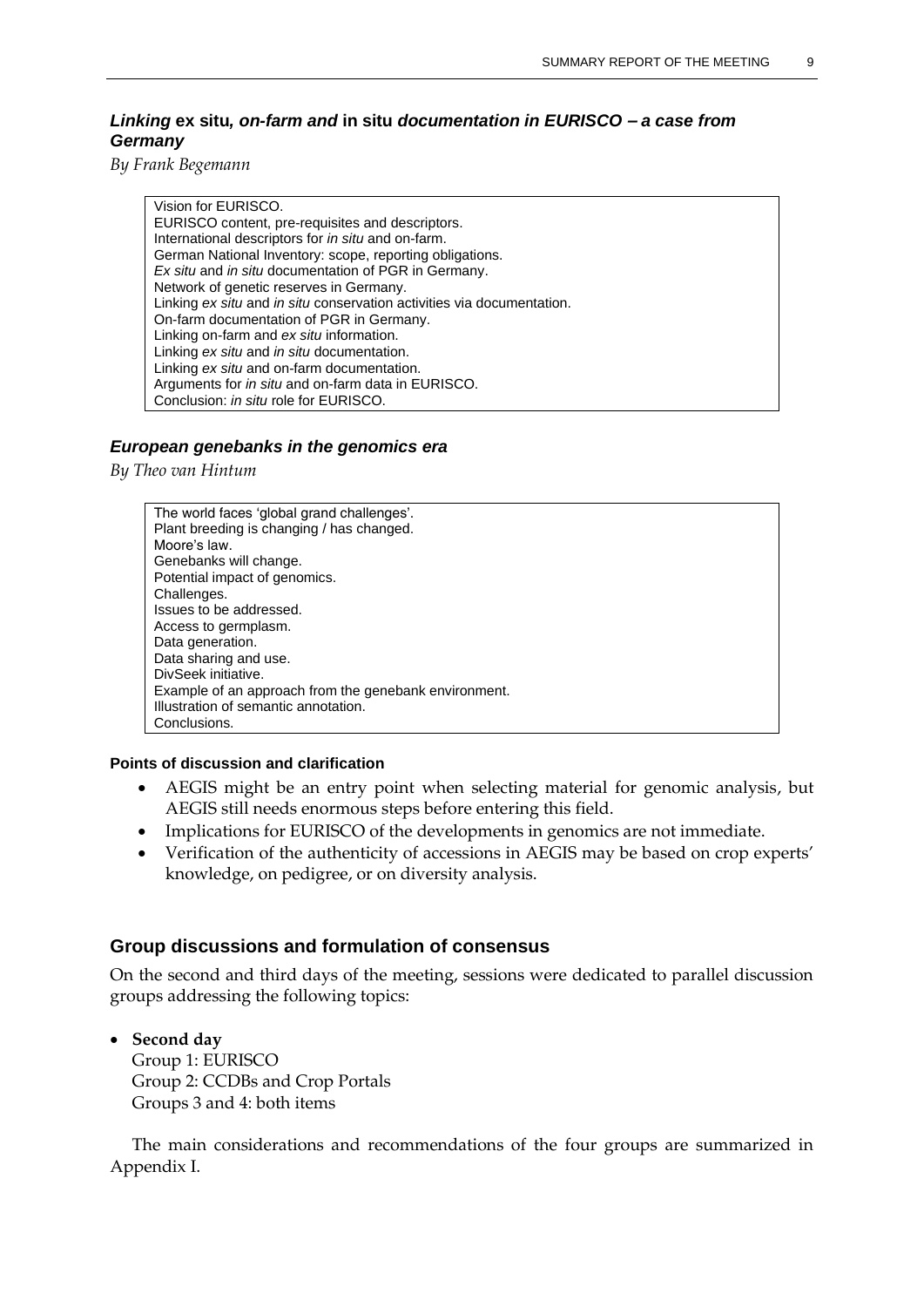#### **Third day**

Group 1: long-term perspectives Group 2: the needs of *in situ* PGR documentation Group 3: elements of a roadmap towards the future of EURISCO Group 4: formulation of aspects of a consensus

The main considerations and recommendations of the three first groups are summarized in Appendix II.

Recommendations from the fourth group, together with elements from the other groups, have been used directly to compile the workshop recommendations (see Appendix III).

Elements for a workplan to be implemented by the EURISCO Coordinator are included in Appendix IV.

### **Closing of the meeting**

Theo van Hintum thanked the local hosts for their efficient organization of the meeting and the participants for their active contributions. He also extended thanks to the ECPGR Secretariat, including Lidwina Koop who was instrumental in the organization of the meeting.

Iva Faberová said it had been a pleasure and honour to host the workshop which had run smoothly, and she was glad that CRI had been able, once again, to host a successful Doc&Info meeting.



A view of the CRI Genebank, which the participants visited on Wednesday 21 May.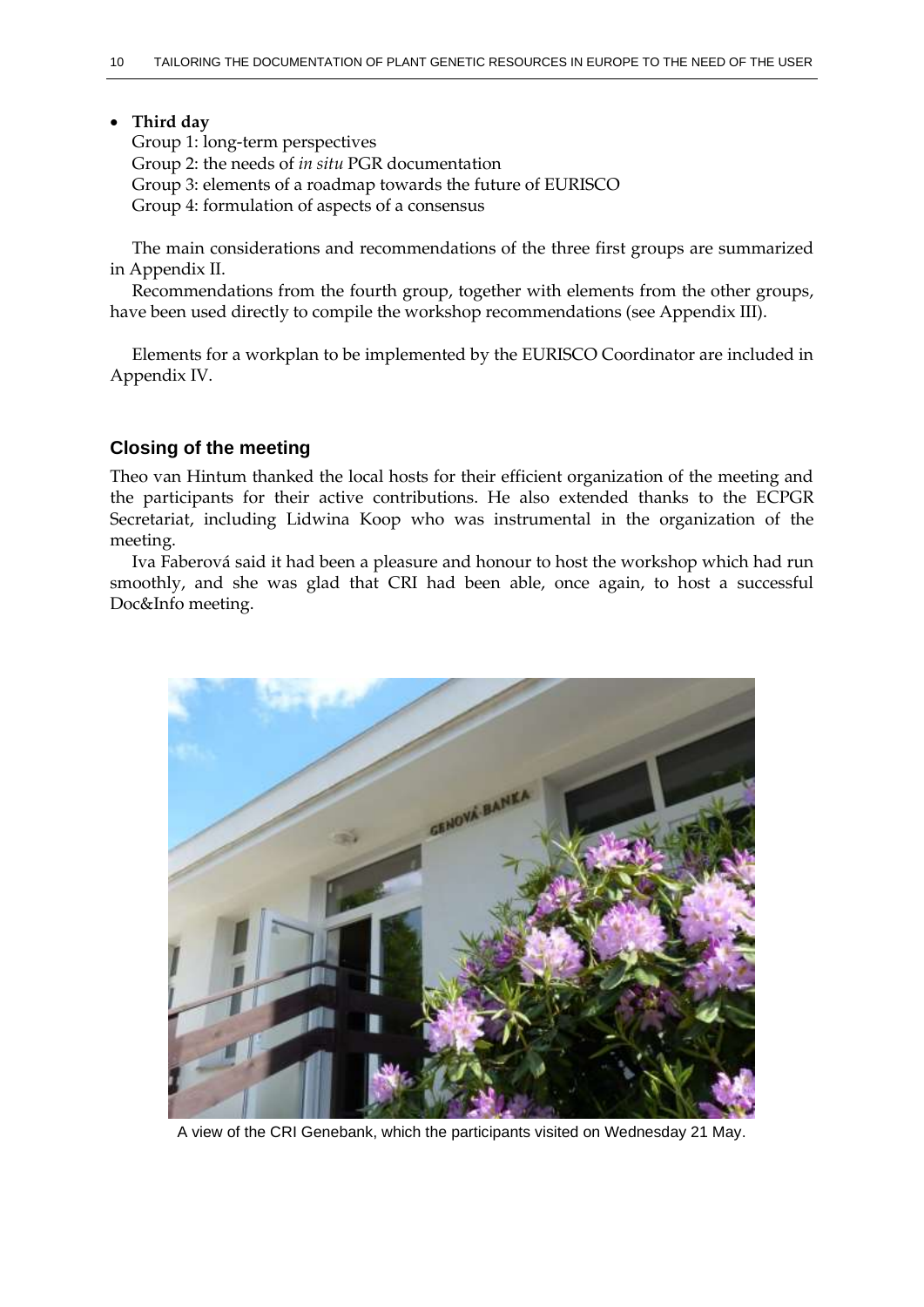# **APPENDICES**

| Appendix IV. Elements for a workplan to be implemented by the EURISCO |  |
|-----------------------------------------------------------------------|--|
|                                                                       |  |
|                                                                       |  |
|                                                                       |  |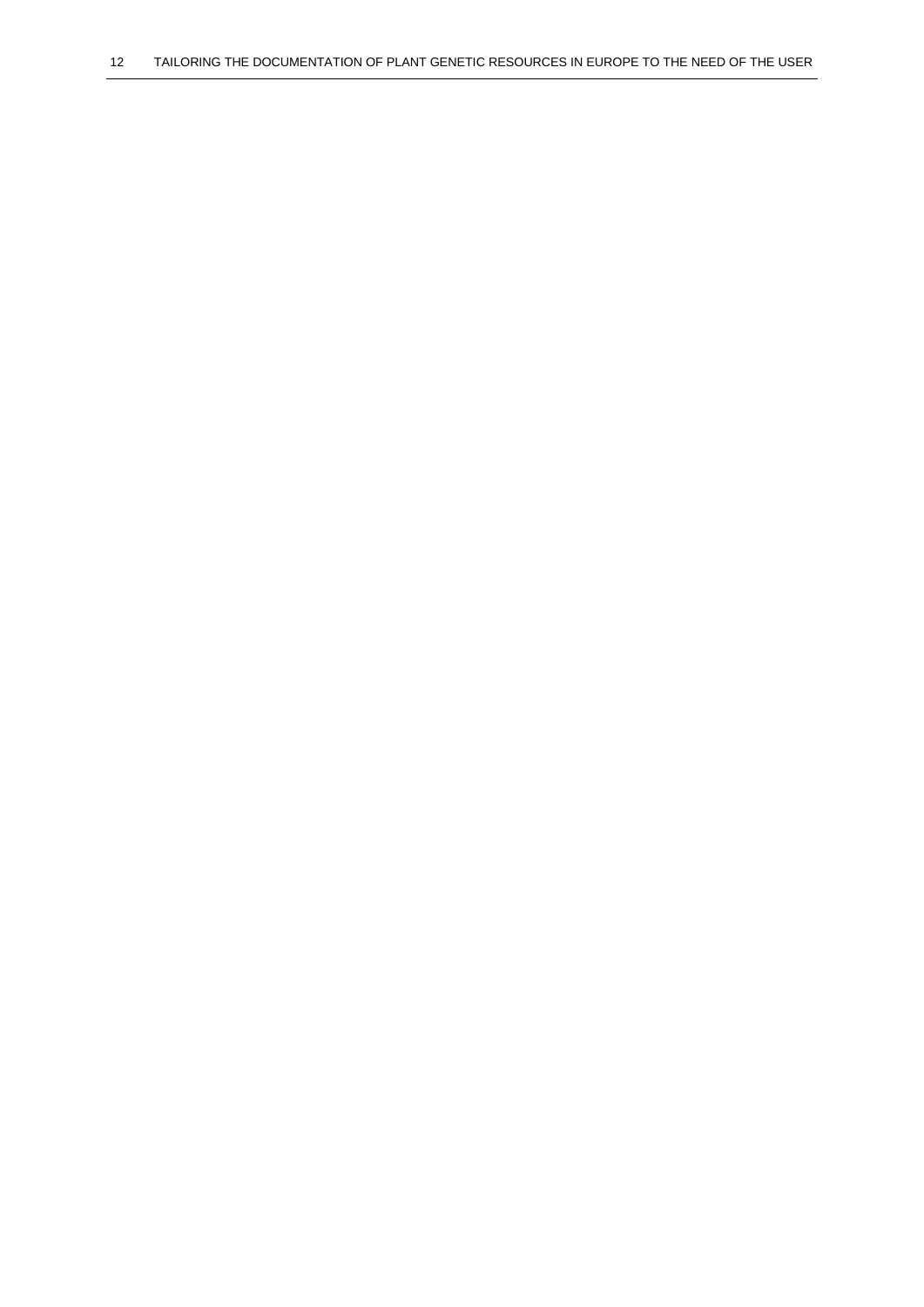### **Appendix I. Summaries of discussion groups – Second day**

#### *Group 1. Discussion about EURISCO*

*Ian D. Thomas (Chair), Stephan Weise (Rapporteur), Dag Terje Filip Endresen, Anita Gaile, Belul Gixhari, Milena Savić Ivanov, Alexandra Keren, Maria Antonietta Palombi, Ludmila Papoušková, Marina Radun, Marius Dan Sandru, Nikolaya Velcheva*

#### **Quality of passport data**

Several improvements should be made to the existing data, specifically to the geographical data of the collecting sites (using gazetteers and geocoding software), to the institution code data (consider embedding WIEWS data, making them searchable, identifying old and new codes of the same institute), and to the country codes (old and new codes need to be maintained; new codes at genebank level need to be assigned). Reporting mechanisms can be improved, better informing the data provider about problems in latitude/longitude, country codes, etc. It should be verified decided whether to directly report problems to genebanks or National Focal Points. Taxonomy data can also be improved, with the possibility of including links to GRIN, Catalogue of Life, Mansfeld, etc. Taxonomy checks during the data import can also be improved. Moreover, search possibilities for cultivar names can be provided, avoiding misspellings, typos, etc., or similarity ranking methods can be used. The same is true for crop names, thereby avoiding synonyms and duplicate names.

#### **C&E data**

Examples of raw data can be provided. Exchange formats can be decided upon. Inclusion of data should start with existing data and there is no need for standardization yet, but this could become a future task, after a critical mass of data is reached. Links to publications can be attached at accession level. Different download formats can be provided. The data would be downloadable by everybody. Workshops can be organized to encourage the provision of data.

#### **Future role**

Information about availability of accessions would be desirable, with indication such as yes, no, or restricted. Concerns remain about duplication of efforts in general.

#### *Group 2. CCDBs and Crop Portals*

*Marc Lateur (Chair), Frank Menting (Rapporteur), José Miguel Blanca Postigo, Marine Blouin, María José Díez Niclos, Iva Faberová, Vahur Kukk, Martin Pavelek, Beate Schierscher-Viret, Marcin Zaczyński*

Moving from CCDBs towards Crop Portals is considered a good idea. The approach based on serving a target group and developing a strategy to communicate with that group is agreed and recommended. Knowledge of the crop is at the base of the strategy. While good quality data should be stored in EURISCO, the portal should provide extra information, such as C&E data, pictures, etc.

Whenever portals are supported by a target community, the possibility of obtaining specific funds increases. In order to build portals and decide what tools to use, the Doc&Info WG should remain close to Crop WGs that can provide help on the technical level. Regarding the CCDBs, the recommendation is of "keeping them if you like them", while procedures should be in place to safeguard the data in case the CCDBs are terminated.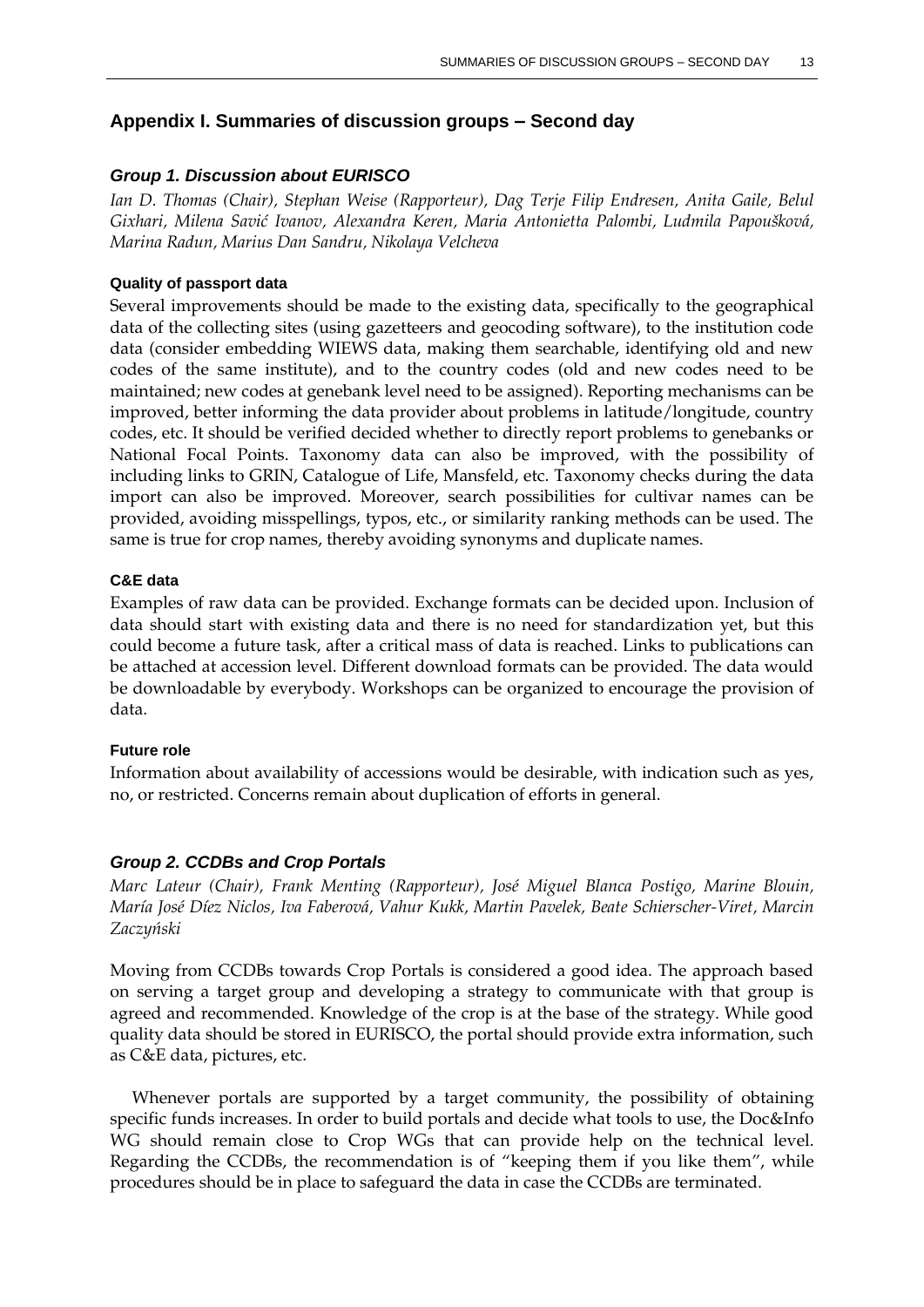### *Group 3. "Combined topics" (Discussion about EURISCO / CCDBs and Crop Portals)*

*Jonas Nordling (Chair), Sylvia Vogl (Rapporteur), Raimondas Baltrènas, Frank Begemann, Petra Bratt Stamborg, Jan Engels, Helmut Knüpffer, Matija Obreza, Markus Oppermann, Willem van Dooijeweert*

#### **EURISCO road map**

It is suggested that the priority for inclusion of *in situ* data should be increased. Addition of a field on the availability of the accessions needs to be discussed further.

#### **Recommendations to WGs regarding CCDBs/Crop Portals**

It is suggested that a group of experts selected among the WG members prepare the transition by verifying the interest of contributors to the CCDBs in evolving the databases into Crop Portals, under a new set of recommendations. Key elements to be used as guidance are flexibility and not too detailed prescriptions. It will be important to ensure that there is no data duplication with EURISCO, either by direct linking to or by downloading the EURISCO data. Keeping the Crop Portals under the umbrella of ECPGR would guarantee quality according to ECPGR-agreed standards, as well as a clear identity (e.g. logo). It is recommended to hold a meeting of experts soon to discuss the key principles. The meeting should not be too technical, in order to involve the crop experts.

### *Group 4. "Combined topics" (Discussion about EURISCO / CCDBs and Crop Portals)*

*Christoph Germeier (Chair), Charlotte Allender (Rapporteur), Zofia Bulińska-Radomska, Mirta Culek, Lucía De la Rosa, Afig Mammadov, Vladimir Meglič, Celina Rodrigues Matos, Stefan Schröder, Attila Simon*

#### **Use and role of EURISCO**

EURISCO is mainly used by researchers and large (multinational) breeding companies, while farmers and smaller companies tend to use NI or direct contact with genebanks.

The specific role of EURISCO is the aggregation of collection data at a regional level and it is used as a means of identifying AEGIS accessions.

#### **Should availability be indicated in EURISCO?**

The group had mixed views. The AEGIS and MLS flags could be indicative enough of availability. A descriptor on availability would pose the question over the frequency of updates to ensure that up-to-date information is presented to users. Possibly direct upload of data by collection managers would allow prompt updates. Such a descriptor could indicate Yes/No or 'please enquire'.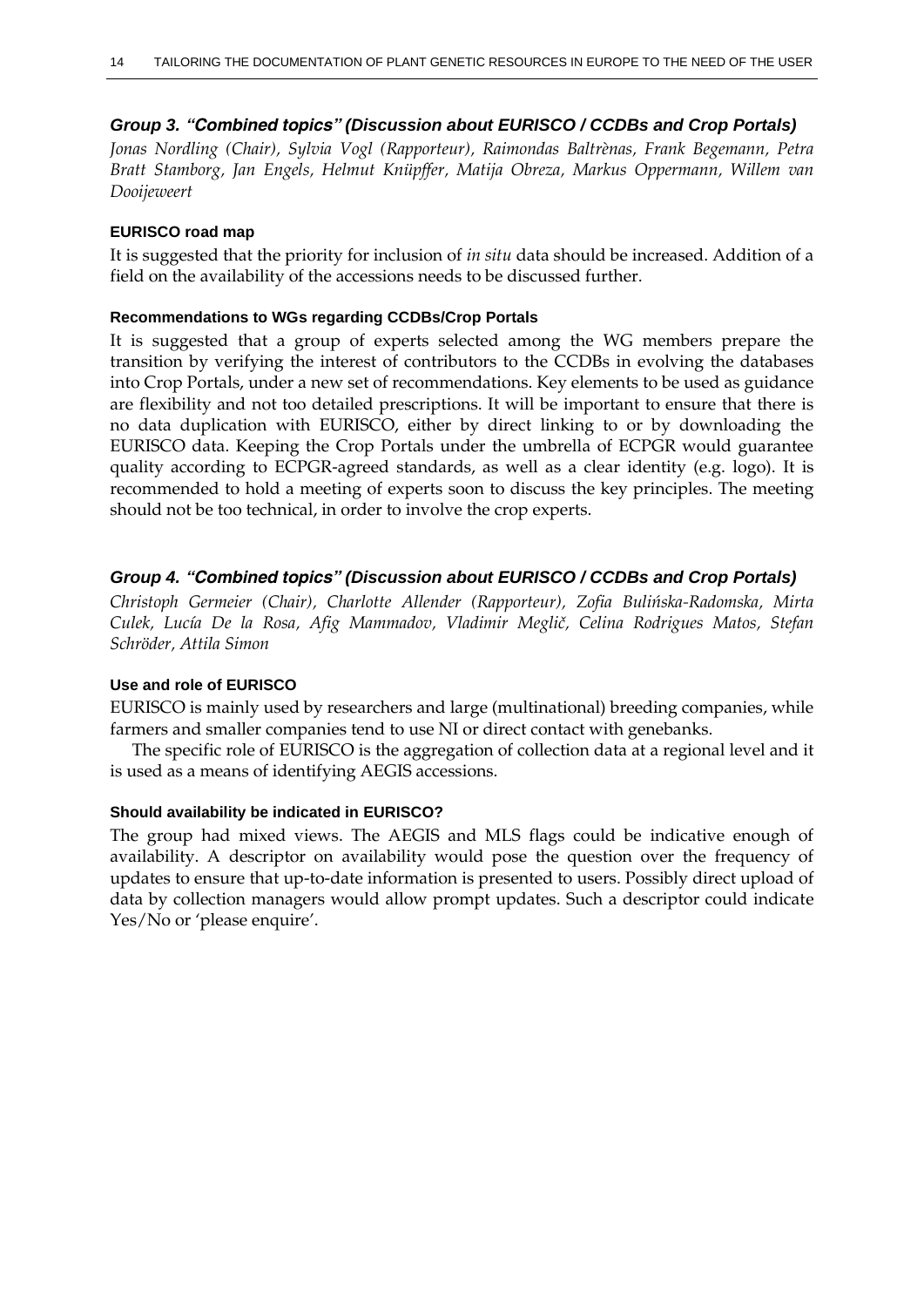### **Access to data sources via GBIF-IPT?<sup>4</sup>**

An issue over control of data was raised, but there is general support for a system which will allow users to have the data from the data sources directly available for download at all times. Existing regulations on open data were mentioned, e.g. INSPIRE for geographical data.<sup>5</sup> The role of NIs if data flow directly was questioned.

#### **How to manage data on non-existent accessions?**

There were different views, but agreement that the data should be kept somewhere. Also C&E data of non-existent accessions might conserve a value, given the possibility of re-collecting. GRIN, which includes "historical accessions", was cited as an example. However, the ideal repository for these data would probably not be EURISCO, but rather local systems.

#### **Future of CCDBs**

 $\overline{a}$ 

This should be dependent on several factors, for example whether they contain C&E data which cannot be transferred to EURISCO. The interest by the Working Group/crop community in maintaining existing databases would also be important. Lack of interest is expected in providing two regular updates (to CCDB and EURISCO). In order to avoid duplication of efforts, cooperation is essential.

#### **How can ECPGR Doc&Info Working Group help?**

Capacity building will be important, offering training, technical advice where possible, and maintaining a higher level of interaction. Potential funding sources include the EU Horizon 2020 projects and the ECPGR Activity Grant Scheme proposals.

#### **Communication and awareness raising**

EURISCO is not generally well known to breeders and researchers. It needs a higher profile to be successful. It is also important at the political level to demonstrate the scale of use and the national benefit for activities. Better communication of EURISCO can be ensured by web links on homepages, social media, newsletters and a communication strategy.

<sup>4</sup> GBIF-IPT = Global Biodiversity Information Facility Integrated Publishing Toolkit [\(http://www.gbif.org/resources/2573\)](http://www.gbif.org/resources/2573)

<sup>5</sup> INSPIRE = Infrastructure for Spatial Information in the European Community [\(http://inspire.ec.europa.eu/\)](http://inspire.ec.europa.eu/)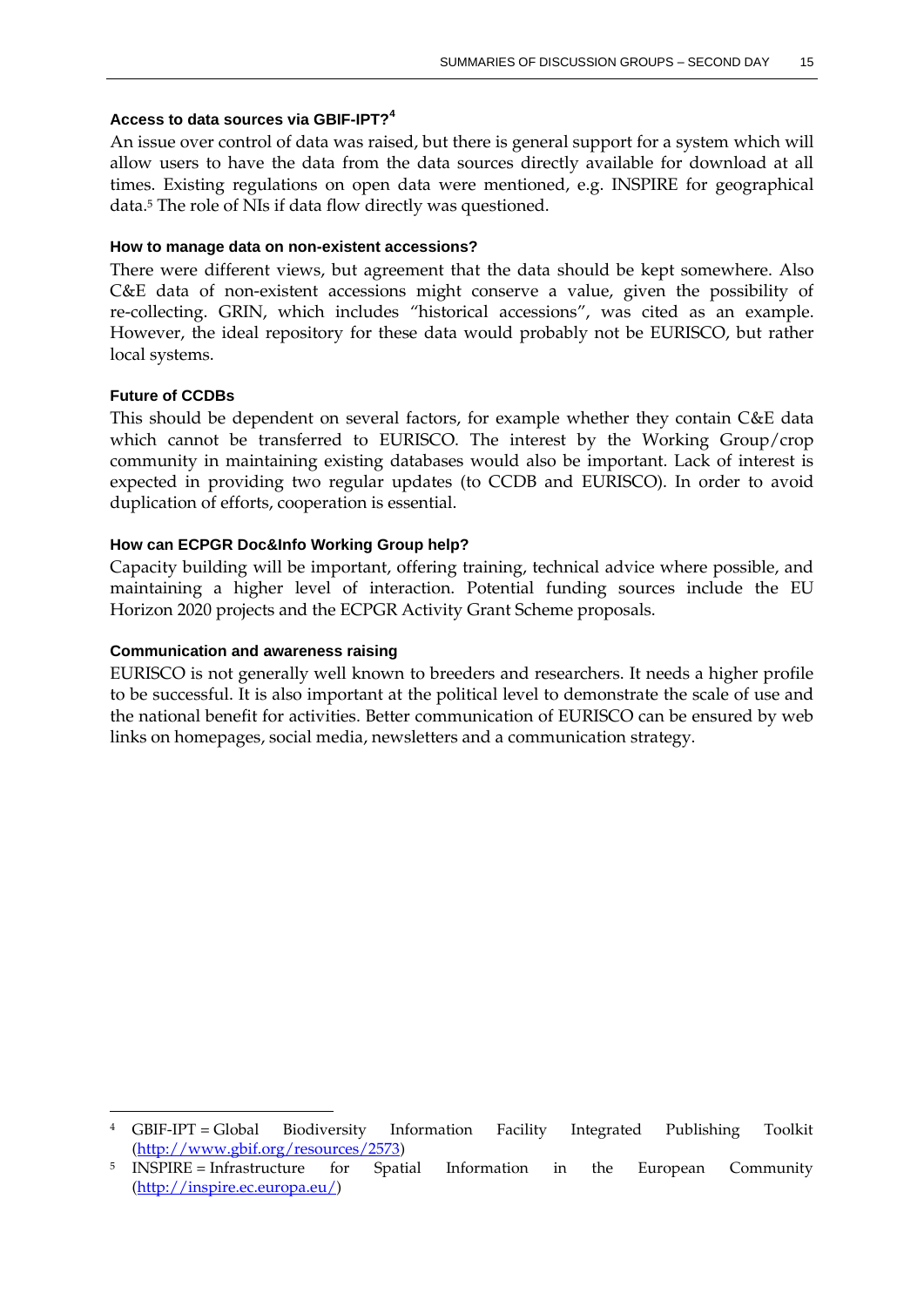### **Appendix II. Summaries of discussion groups – Third day**

#### *Group 1. Long-term perspectives*

*Jonas Nordling (Chair), Markus Oppermann (Rapporteur), Charlotte Allender, Raimondas Baltrènas, José Miguel Blanca Postigo, Marine Blouin, María José Díez Niclos, Iva Faberová, Vahur Kukk, Francisco Lopez, Matija Obreza, Martin Pavelek, Stefan Schröder*

#### **Visions for EURISCO**

The long-term vision about C&E data foresees the adoption of a global standard for evaluation procedures, including common descriptors and an agreed exchange format. The output of the ontology communities should be used, enhancing the reciprocal interaction among these communities. Uploads of pure metadata (experiments without scores) should also be supported.

A global approach for unique identifiers is needed and the Treaty Secretariat should be asked to organize a meeting to recommend a standard solution that EURISCO will have to adopt.

Networking should be strengthened by providing a "social network" within the PGR community, establishing a Wiki as a helpdesk and discussion platform and providing supporting tools to assist data curation.

The FAO/Bioversity multi-crop passport descriptors (MCPDs) should be extended for flagging historical data of inactive accessions.

With regard to genomic data, development of DivSeek and similar initiatives should be studied as they develop.

Web services for machine-to-machine (M2M) should be adopted at NI and EURISCO levels, and the resources of GBIF should be used.

#### *Group 2. The needs of* **in situ** *PGR documentation*

*Frank Begemann (Chair), Dag Terje Filip Endresen (Rapporteur), Zofia Bulińska-Radomska, Lucía De la Rosa, Christoph Germeier, Alexandra Keren, Lorenzo Maggioni, Maria Antonietta Palombi, Marina Radun, Celina Rodrigues Matos, Marius Dan Sandru, Theo van Hintum, Sylvia Vogl*

#### **What do we understand by '***in situ'***?**

The group agreed to limit the *in situ* domain/scope to documentation of crop wild relatives conserved in a natural environment (i.e. living in nature, not dependent from agricultural systems).

Moreover, the focus for documentation in EURISCO should consider only populations that are designated as *in situ* PGR with an associated conservation activity, thereby excluding wild CWR populations not under designated conservation.

Within this framework (documentation to be provided to EURISCO), *in situ* material does not include on-farm material managed by a farmer. The existence of a border-line/grey area was noted regarding material growing wild in the farmland or in the close proximity of farmland and indirectly dependent on the management of a farmer.

#### **What do we understand by 'on-farm'?**

According to the group, material under continuous management by the farmer falls within this category, although many definitions exist. After a thorough discussion, there was still a lack of consensus on a definition of the on-farm domain. The different types of material, i.e. perennials such as fruit trees or forages vs. annuals such as cereals, make it difficult to reach an agreement. A distinction is made between the "on-farm use" and the "conservation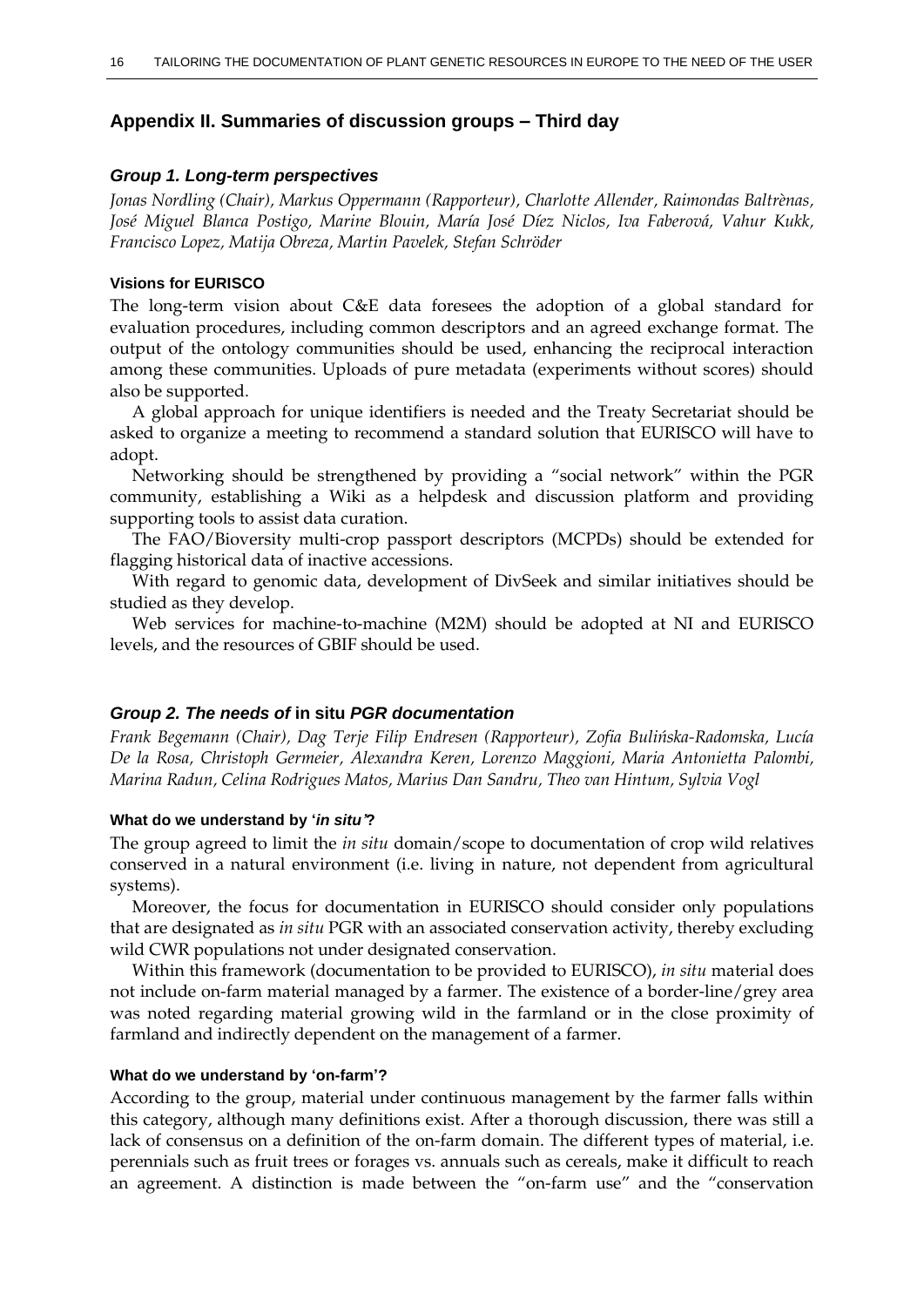activity" (which involves subsidy funding or monitoring as possible criteria for this distinction). It was questioned whether for a regional documentation all farms cultivating an old variety should be inventoried. The economic aspect of using PGR by farming is considered an element that makes it difficult to decide what kind of information to document in a database.

### **The availability criteria**

The availability of germplasm was considered an important criterion justifying the inventorying of such material in EURISCO. It was considered important that designated CWR *in situ* populations should be open to collecting and contact details of the "owner" or distributor of the material would be important. Therefore, contact points for obtaining collecting permission would be ideally placed in EURISCO. Regarding the availability of on-farm PGR, it remained uncertain whether farmers maintaining old varieties on farm would distribute this material if contacted. It was also noted that the new EU seed regulations will have an impact in relation to old varieties.

#### **Inclusion into EURISCO**

The group agreed to suggest proceeding with the inclusion of designated CWR *in situ* populations into EURISCO, using the existing structure for data flow through NFPs and NIs. On the other hand, no consensus was reached on including on-farm material in EURISCO. An important element will be the decision of each country and the NFP. Further discussion on this element will be needed.

#### **Next steps**

It was suggested that a task group should be initiated for discussion on the extension of CWR descriptors to complement EURISCO descriptors. Material under focus should be designated *in situ* CWR under an active conservation and monitoring effort in a genetic reserve, and the information should not only be related to the occurrence of the respective species. Considering that the Global Crop Diversity Trust/Kew Millennium Seedbank have developed a classification of CWR species into primary, secondary and tertiary genepools, this could be a starting point as a backbone for categorizing EURISCO CWR *in situ* PGR entries.

### *Group 3. Elements of a roadmap towards the future of EURISCO*

*Stephan Weise (Chair), Ian D. Thomas (Rapporteur), Petra Bratt Stamborg, Mirta Culek, Anita Gaile, Belul Gixhari, Marc Lateur, Frank Menting, Ludmila Papoušková, Milena Savić Ivanov, Beate Schierscher-Viret, Attila Simon, Nikolaya Velcheva*

### **Coordination**

Regarding the maintenance of the network, the Coordinator should start reactivating the network by addressing genebank managers directly, emphasizing the role of NFPs and establishing better connections between the NFPs, e.g. by setting up a Wiki.

Training will be critical for C&E data and it is always important anyway owing to frequent changes of the personnel. The newsletter should be targeted at the user community, genebanks, and NFPs. Other stakeholders should also be identified. New services should be developed, such as error checking and taxonomic validation. Advances should be made regarding standards, with clarification of existing descriptors, e.g. country of origin. New descriptors should be developed, e.g. availability and validation.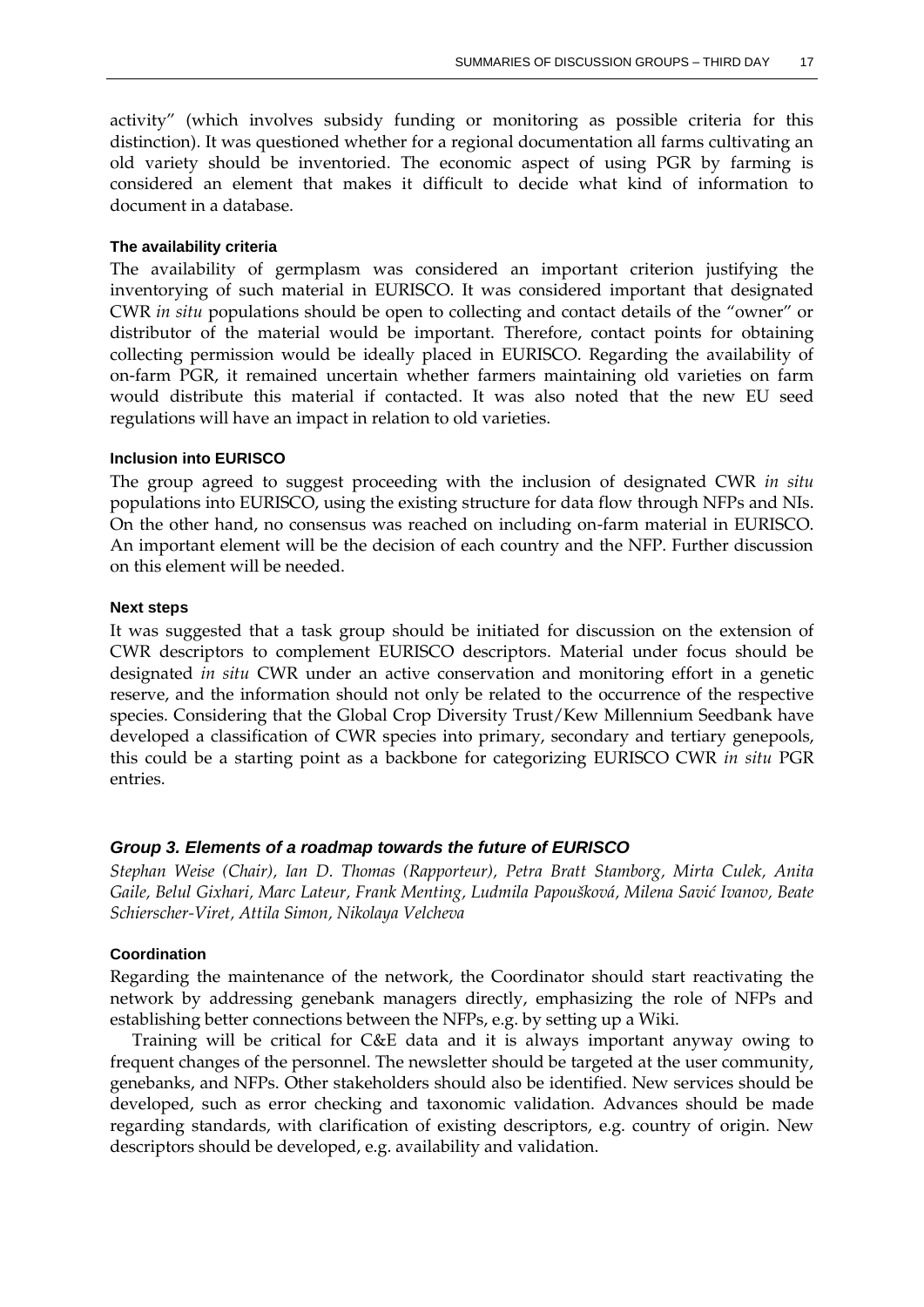### **Database**

It is suggested to update the frequency of uploads with a target of once a year. Incremental updates are also desirable (without the need to re-upload the entire national inventory each time). Regarding quality issues, anything that helps to identify errors would be useful. Improved filter and download mechanisms would be useful web applications. Web services are considered necessary, but not a high priority at the moment.

#### **New features**

In the short term, C&E data are considered a priority. Globally unique identifiers should be investigated. The proposed medium-term priorities are agreed (establish EURISCO as resource for CCDBs, open for genetic information and possible extension to *in situ*/on-farm data, as well as open for C&E data from EU-funded and other collaborative projects). It is also suggested that EURISCO acts as an archive for unused CCDBs. The development of global unique identifiers is a long-term priority item.

### *Group 4. Formulation of a consensus*

*Helmut Knüpffer (Chair), Willem van Dooijeweert (Rapporteur), Jan Engels, Pavol Hauptvogel, Afig Mammadov, Vladimir Meglič, Marcin Zaczyński*

Recommendations from this group, together with elements from the other groups, have been used directly to compile the workshop recommendations (see Appendix III).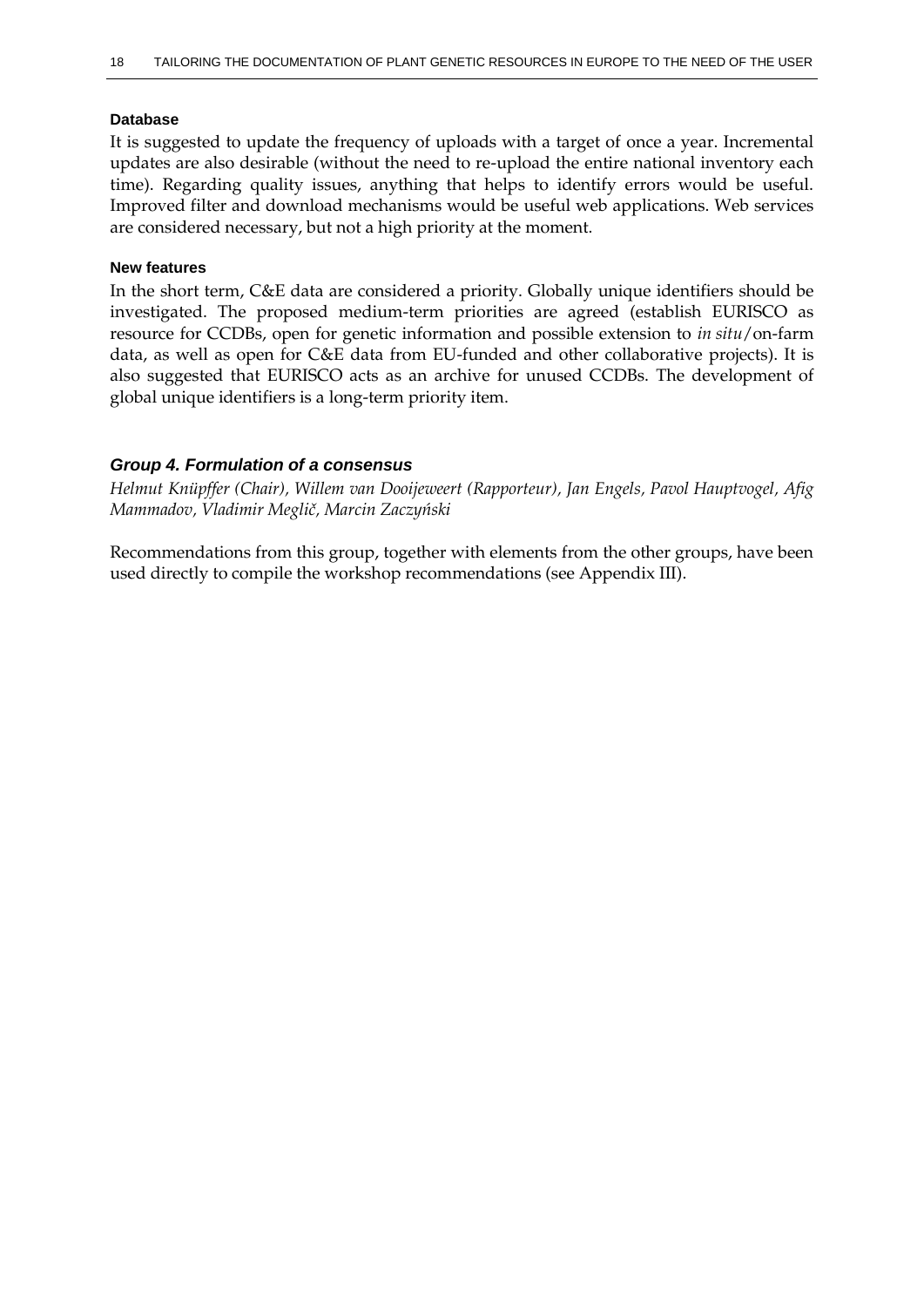### **Appendix III. Workshop Recommendations**

### *EURISCO*

A number of recommendations related to the future management and development of EURISCO are listed below. More specific elements for a workplan to be implemented by the EURISCO Coordinator are listed in Appendix IV.

### **Data quantity and quality in EURISCO**

- 1. The EURISCO Coordinator should promote and support more frequent updating of EURISCO by the National Focal Points, with a target minimum frequency of once a year.
- 2. The EURISCO Coordinator should take action to ensure that the coverage of *ex situ* accessions in Europe increases further.
- 3. The EURISCO Coordinator should take action to ensure that the data quality in EURISCO is improved.

### **Characterization and evaluation (C&E) data in EURISCO**

- The EURISCO Coordinator should implement the proposal to provide access to C&E data from EURISCO, as formulated by the ECPGR Doc&Info Network in 2009, as applicable.
- 5. The EURISCO Coordinator should explore the possibility of linking EURISCO accessions to available pictures.

### **Management of EURISCO**

6. A EURISCO Advisory Group should be re-established, with the function to monitor the progress of EURISCO, and to give advice on its further development. The composition of this group will be proposed by the Doc&Info WG Chair, selecting among the pool of WG experts and also using similar criteria to those used during Phase VIII.<sup>6</sup> The composition of the core Advisory Group will need to be approved by the SC, but it could occasionally be extended to other experts depending on subject matter.

### *CCDBs/Portals*

 $\ddot{\phantom{a}}$ 

- 7. It is recommended that the SC endorses the concept that WGs and CCDB managers develop new tools such as Portals under the umbrella of ECPGR. Consequently, the Secretariat should invite CCDB managers to consider developing the CCDBs into Portals, with the expectation that CCDB managers verify among the crop experts whether there would be support to create such Portals.
- 8. It is recommended that the Doc&Info WG organize a meeting of all individuals committed to develop Portals, to define the key elements and quality requirements of the ECPGR Portals, their scope and function, also keeping in mind the need for these requirements to remain flexible (funding for such meeting should be identified by the

*<sup>6</sup>* During Phase VIII, the Documentation and Information Network Coordinating Group (NCG) had the function to monitor the progress of EURISCO, and to give advice on its further development. The NCG was composed of National Focal Points and European Central Crop Database Managers who were appointed to reflect a geographical balance and to combine diverse expertise (including representatives of the Nordic Genetic Resource Center, NordGen) and of the South East European Development Network on Plant Genetic Resources, SEEDNet) and four ex officio representatives (EURISCO Coordinator, IT host at Bioversity International, ECPGR Coordinator and *In situ* and On-farm Conservation Network representative).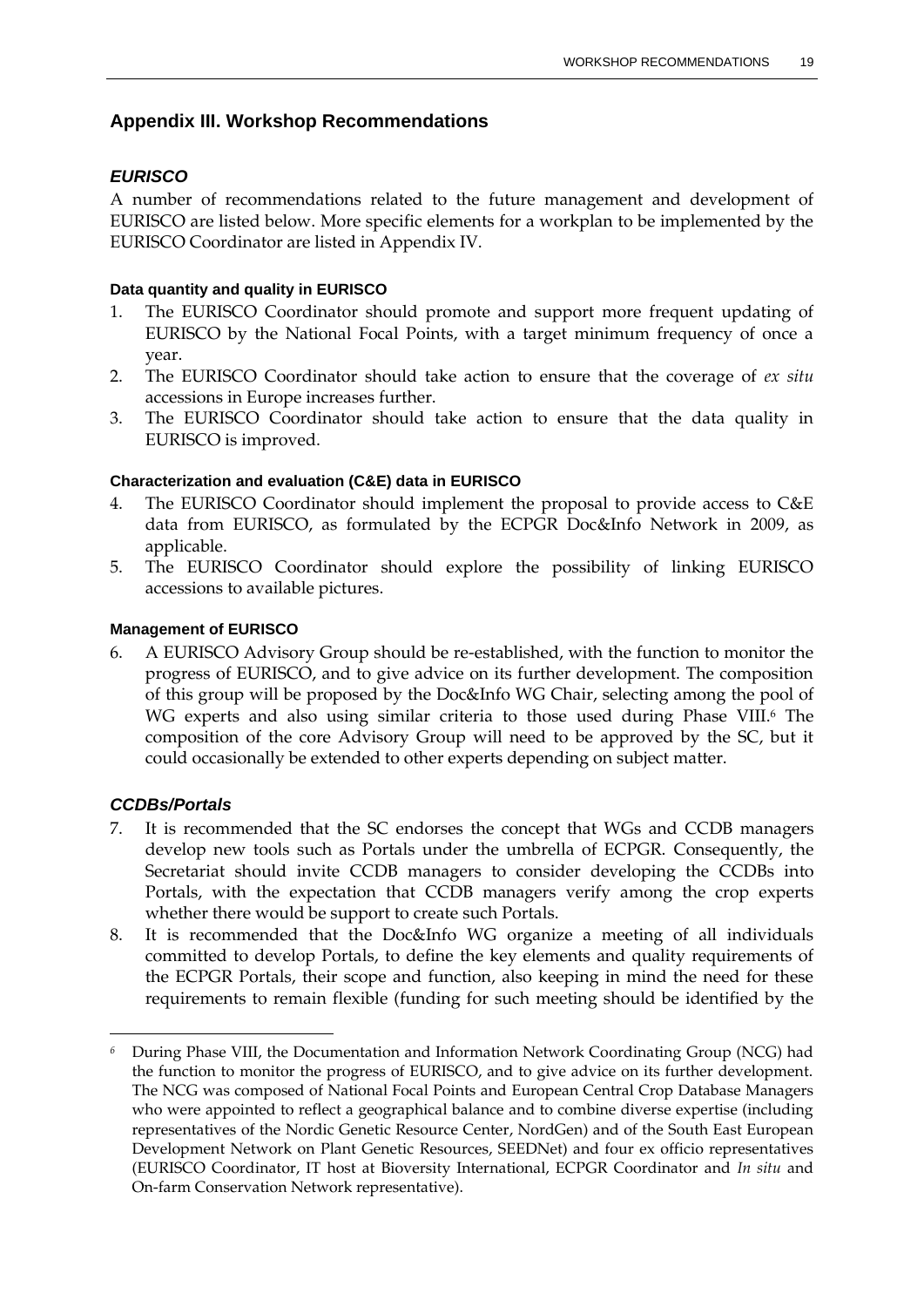Secretariat). Elements to be discussed: the recognition of what the ECPGR logo means and how this should guarantee the quality of the portal.

### *Link between EURISCO and Crop Portals*

9. A downloading function enabling download of EURISCO data per crop should be made available from EURISCO. Preliminary work on the "crop name" concept should take place for standardizing crop names (in connection with taxonomy issues). The establishment of a Task Force (TF) is suggested to carry out this task and the WG Chair is expected to initiate the TF establishment.

#### *Documentation of in situ and on-farm PGR*

- 10. The ECPGR Doc&Info WG should support the *in situ* community where possible in the creation of an inventory and monitoring system for European CWR *in situ*.
- 11. EURISCO should be prepared to include information about designated CWR *in situ* populations, with a list of National Focal Points that could be contacted in case of the need for *in situ* collecting. The existing structure for data flow (NFP and NI) should be used for supplying EURISCO with these data.
- 12. Considering that no consensus was reached on including on-farm information in EURISCO, since there was no agreement on what type of information should be included and for what purpose, it is recommended to continue the discussions and the collaboration with the On-farm Conservation and Management WG.

#### *Relation between the ECPGR Doc&Info WG and AEGIS, ITPGRFA and others*

- 13. If AEGIS requests services from EURISCO, these should be considered positively by the EURISCO Management. If these services require substantial investments, EURISCO Management should raise the issue with the ECPGR Doc&Info WG.
- 14. The ECPGR Secretariat should encourage the ITPGRFA Secretariat to organize a meeting to agree on a global standard for the use of unique identifiers.
- 15. It is recommended that the Doc&Info WG maintains where possible a strong relationship with Genesys and GBIF.

### *Molecular markers and X-omics data*

- 16. It is recommended that the ECPGR Doc&Info WG remains involved in the DivSeek initiative and where possible plays an active role in guiding the genebanks to establish the appropriate link with X-omics information.
- 17. The element of feedback of genomics data to genebanks should be generally encouraged within project proposals.

### *GRIN-Global*

18. It is recommended that the ECPGR Doc&Info WG remains involved in the further development of GRIN-Global and where possible plays an active role.

#### *Other issues*

- 19. The ECPGR Doc&Info WG recognizes the need to develop a capacity building programme to support the ECPGR members to effectively use new tools and meet new requirements regarding PGR documentation, for consideration by the SC.
- 20. In addition to the above, the PGR documentation and information community should inform each other about existing training possibilities and encourage mutual visits. A list of training opportunities should be made available on the ECPGR website.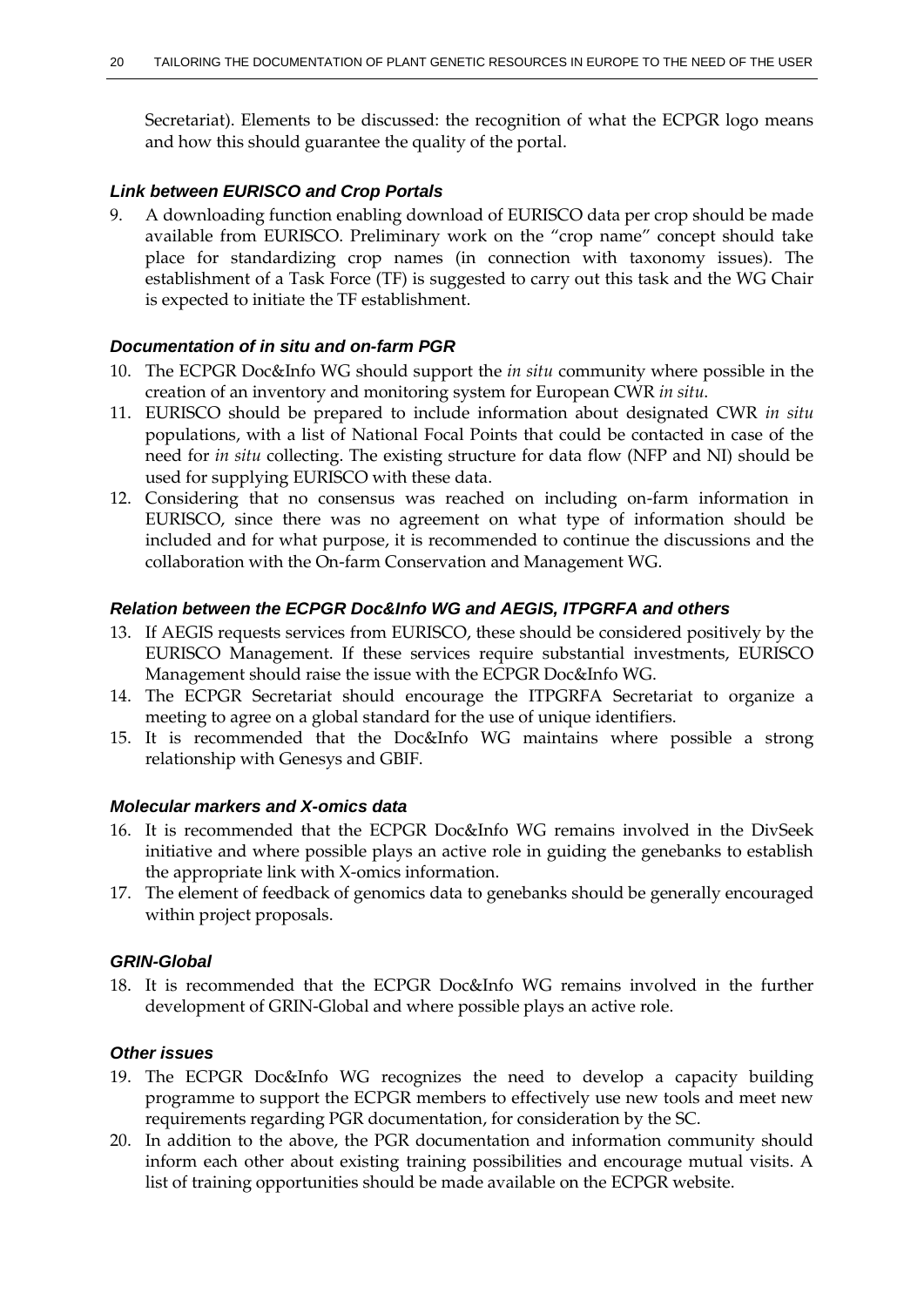### **Appendix IV. Elements for a workplan to be implemented by the EURISCO Coordinator**

The EURISCO Coordinator is expected to provide a new workplan and priority list by the end of June 2014, to be sent to the EURISCO Advisory Group for approval. Inputs from this meeting, as given in the following list of recommended actions should be taken into consideration:

- 1. Approach National Focal Points (NFPs), with copy to National Coordinators (NCs), in order to promote and support more frequent updating of EURISCO (with a target of once a year).
- 2. In consultation with the Doc&Info WG Chair, explore ways to identify gaps in EURISCO. Once gaps are identified, the EURISCO Coordinator should approach relevant NFPs (with copy to respective NCs) in order to encourage gap filling. In case of difficulties, the EURISCO Coordinator should contact the Executive Committee for advice.
- 3. Prepare an inventory of data quality issues in EURISCO and a list of proposed actions to promote improvements.
- 4. Implement the proposal to provide access to C&E data from EURISCO.
- 5. Explore the possibility of linking EURISCO accessions to available pictures.
- 6. Provide a social network for EURISCO, establishing a Wiki as helpdesk and provide supporting tools.
- 7. Prepare a proposal to extend the MCPDs with suitable descriptors to flag historical accessions and/or records.
- 8. Create web services at National Inventory and EURISCO levels (where possible, utilizing resources of GBIF).
- 9. Approach the WIEWS DB Manager to agree on the establishment of links from EURISCO to the existing WIEWS list of institution codes.
- 10. Establish a feedback mechanism (button) per accession. Feedback would go automatically to NFP and holding genebank, after inspection/approval by the EURISCO coordinator.
- 11. A link should be established from EURISCO to the ECPGR website listing all CCDBs/Portals.
- 12. Initiate a small group composed of members of the Doc&Info WG and of the Wild Species Conservation in Genetic Reserves WG for discussion on the extension of CWR descriptors to complement EURISCO descriptors.
- 13. Contribute to categorization of genepools as part of the Global Crop Diversity Trust/Kew Millennium Seedbank initiative.
- 14. An extra field on "Availability of genomic data" could be added in EURISCO, referring to the original data provider (keeping in mind that individual genebanks probably will not store these data themselves, but rather link up to genomic data repositories). A review paper could be prepared about cases of linking-up genebanks with genomic data.
- 15. The establishment of a communication strategy should be considered to reach out to various user communities (possibly with the involvement of professional people).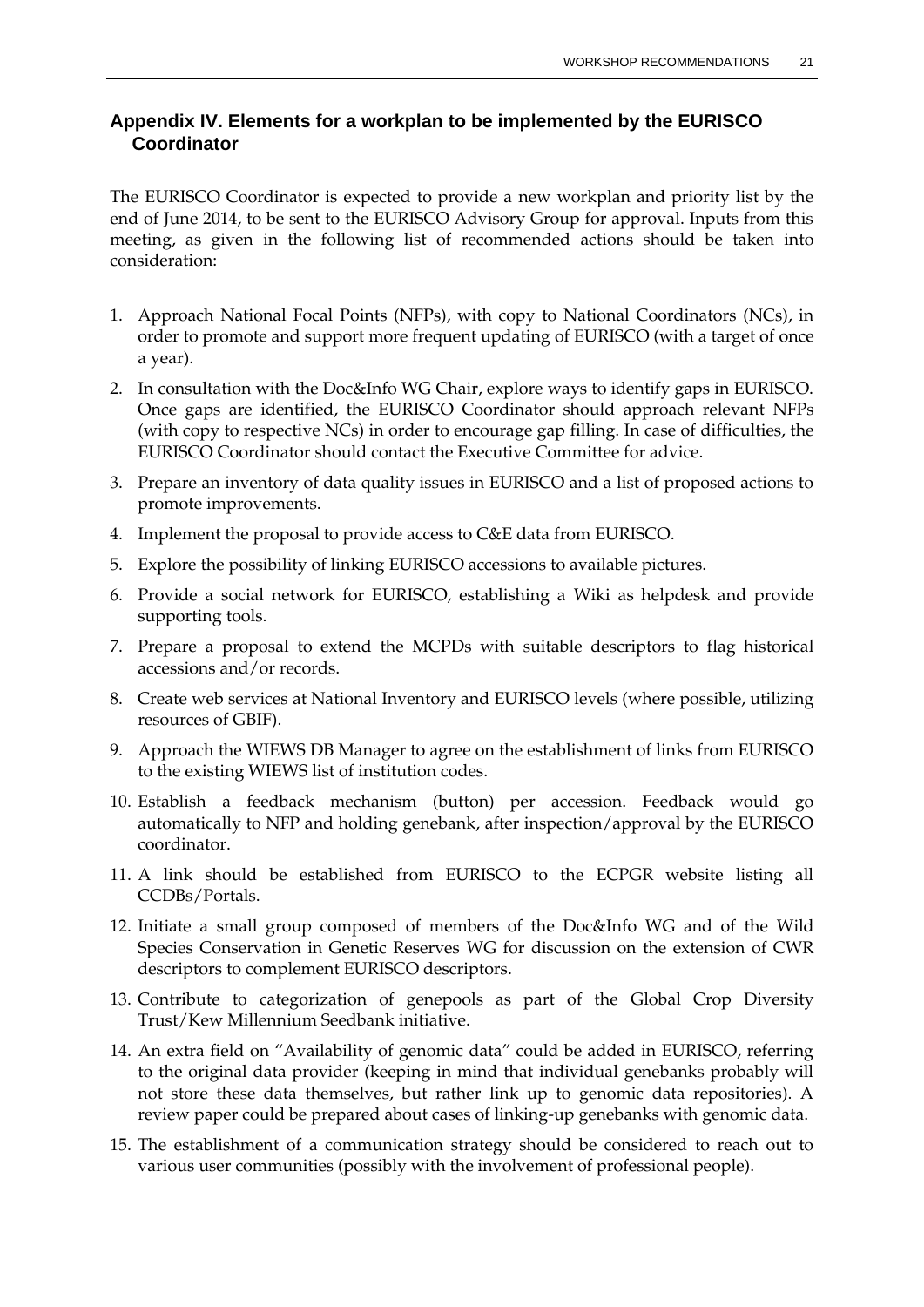# **Appendix V. Acronyms and abbreviations**

| <b>AEGIS</b>    | A European Genebank Integrated System                                                                                                                           |
|-----------------|-----------------------------------------------------------------------------------------------------------------------------------------------------------------|
| C&E             | Characterization and evaluation                                                                                                                                 |
| <b>CCDB</b>     | Central Crop Database                                                                                                                                           |
| <b>CRI</b>      | Crop Research Institute, Prague, Czech Republic                                                                                                                 |
| <b>CWR</b>      | Crop wild relative                                                                                                                                              |
| <b>ECPGR</b>    | European Cooperative Programme for Plant Genetic Resources                                                                                                      |
| EU              | European Union                                                                                                                                                  |
| <b>EURISCO</b>  | European Internet Search Catalogue                                                                                                                              |
| ExCo            | <b>Executive Committee</b>                                                                                                                                      |
| <b>GBIF</b>     | Global Biodiversity Information Facility                                                                                                                        |
| <b>GBIF-IPT</b> | Global Biodiversity Information Facility Integrated Publishing Toolkit                                                                                          |
| <b>GRIN</b>     | Genetic Resources Information Network (of the USDA-ARS)                                                                                                         |
| <b>INSPIRE</b>  | Infrastructure for Spatial Information in the European Community                                                                                                |
| <b>IPK</b>      | Leibniz Institute of Plant Genetics and Crop Plant Research, Gatersleben,<br>Germany                                                                            |
| <b>ITPGRFA</b>  | International Treaty on Plant Genetic Resources for Food and Agriculture                                                                                        |
| LR              | Landrace                                                                                                                                                        |
| <b>MCPDs</b>    | Multi-crop passport descriptors                                                                                                                                 |
| <b>MLS</b>      | Multi-lateral system                                                                                                                                            |
| NC              | National Coordinator                                                                                                                                            |
| <b>NCG</b>      | Network Coordinating Group                                                                                                                                      |
| <b>NENA</b>     | Near East and North Africa                                                                                                                                      |
| <b>NFP</b>      | National Focal Point                                                                                                                                            |
| NI              | National Inventory                                                                                                                                              |
| NordGen         | Nordic Genetic Resource Center, Alnarp, Sweden                                                                                                                  |
| <b>PGR</b>      | Plant genetic resources                                                                                                                                         |
| <b>SC</b>       | <b>Steering Committee</b>                                                                                                                                       |
| <b>SEEDNet</b>  | South East European Development Network on Plant Genetic Resources                                                                                              |
| <b>SMTA</b>     | <b>Standard Material Transfer Agreement</b>                                                                                                                     |
| <b>UPOV</b>     | Union internationale pour la protection des obtentions végétales<br>(International Union for the Protection of New Varieties of Plants), Geneva,<br>Switzerland |
| <b>USDA-ARS</b> | United States Department of Agriculture-Agricultural Research Service                                                                                           |
| WG              | <b>Working Group</b>                                                                                                                                            |
| <b>WIEWS</b>    | World Information and Early Warning System                                                                                                                      |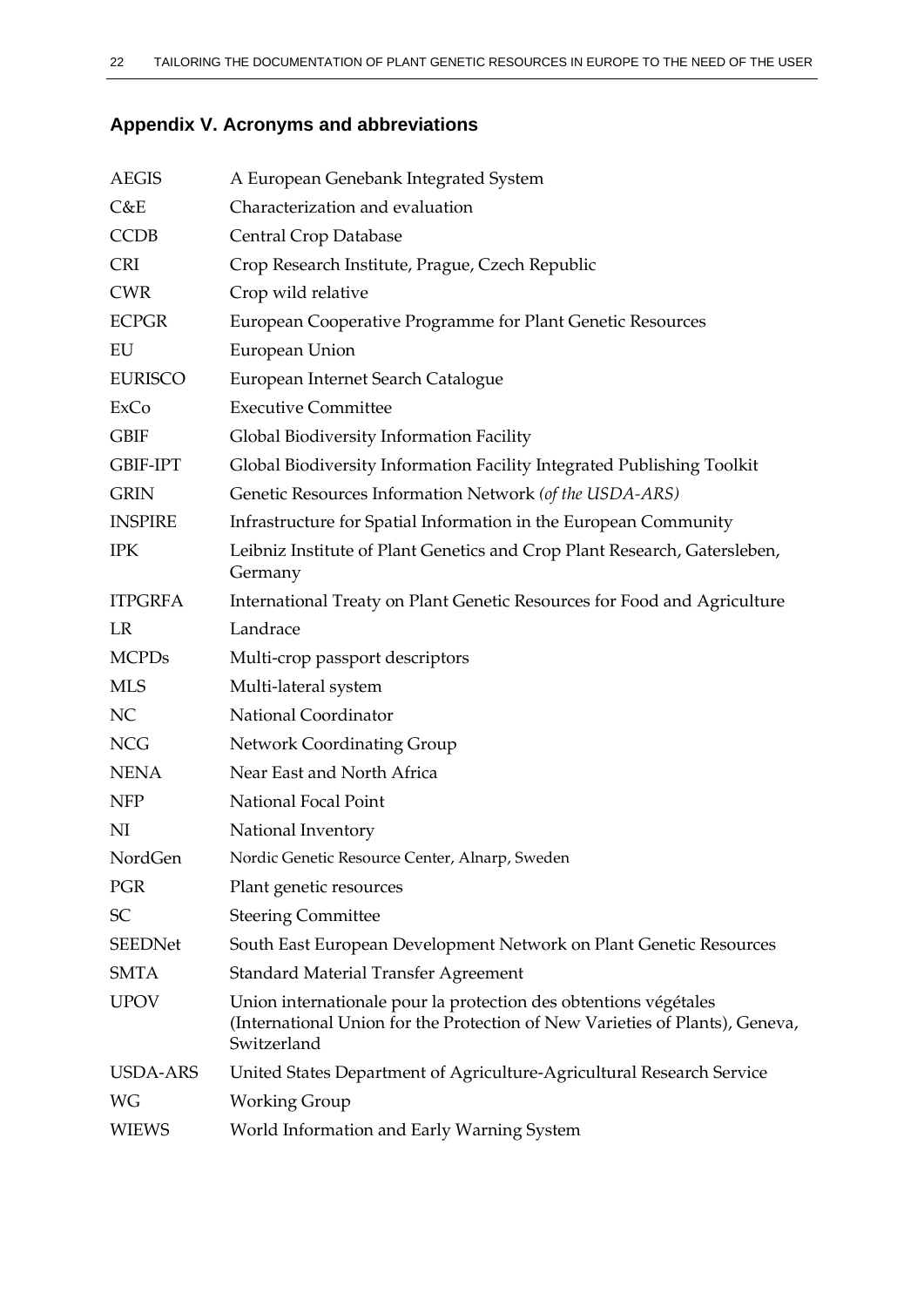## **Appendix VI. Agenda**

### *Tailoring the Documentation of Plant Genetic Resources in Europe to the Needs of the User*

### *Workshop of the ECPGR Documentation and Information Working Group 20-22 May 2014, Prague, Czech Republic*

### **Monday, 19 May**

*18:00-20:00 Registration in the hotel lobby*

### **Tuesday, 20 May**

| 08:30-09:00 | Registration                                                                                                 |
|-------------|--------------------------------------------------------------------------------------------------------------|
| 09:00-09:30 | Opening of the meeting                                                                                       |
|             | Welcome by host and organizers                                                                               |
| 09:30-10:30 | <b>Plenary presentations</b>                                                                                 |
|             | EURISCO at a new location, background and consequences (Lorenzo Maggioni)<br>$10 \text{ min}$                |
|             | EURISCO: past, present and future (Stephan Weise) 45+5 min                                                   |
| 10:30-11:00 | Coffee break                                                                                                 |
| 11:00-12:30 | <b>Plenary presentations</b>                                                                                 |
|             | EURISCO and the Art. 17 Information system of the ITPGRFA, the larger picture<br>(Francisco Lopez) 25+10 min |
|             | Genesys: status and roadmap (Matija Obreza) 25+10 min                                                        |
|             | EURISCO as a support tool for AEGIS (Jan Engels) 15+5 min                                                    |
| 12:30-14:00 | Lunch                                                                                                        |
| 14:00-15:30 | <b>Plenary presentations</b>                                                                                 |
|             | Data exchange: the Darwin Core and other approaches (Dag Terje Filip<br>Endresen) 25+5 min                   |
|             | C&E data: the EURISCO standard (Jonas Nordling) 25+5 min<br>$\bullet$                                        |
|             | GRIN-Global, the solution for PGR documentation (Iva Faberová) 25+5 min                                      |
| 15:30-16:00 | Coffee break                                                                                                 |
| 16:00-17:00 | <b>Plenary presentations</b>                                                                                 |
|             | Central Crop Databases, the current status (Elinor Lipman) 25+5 min                                          |
|             | EURISCO and CCDBs, coverage and overlap (Theo van Hintum) 25+5 min                                           |
|             |                                                                                                              |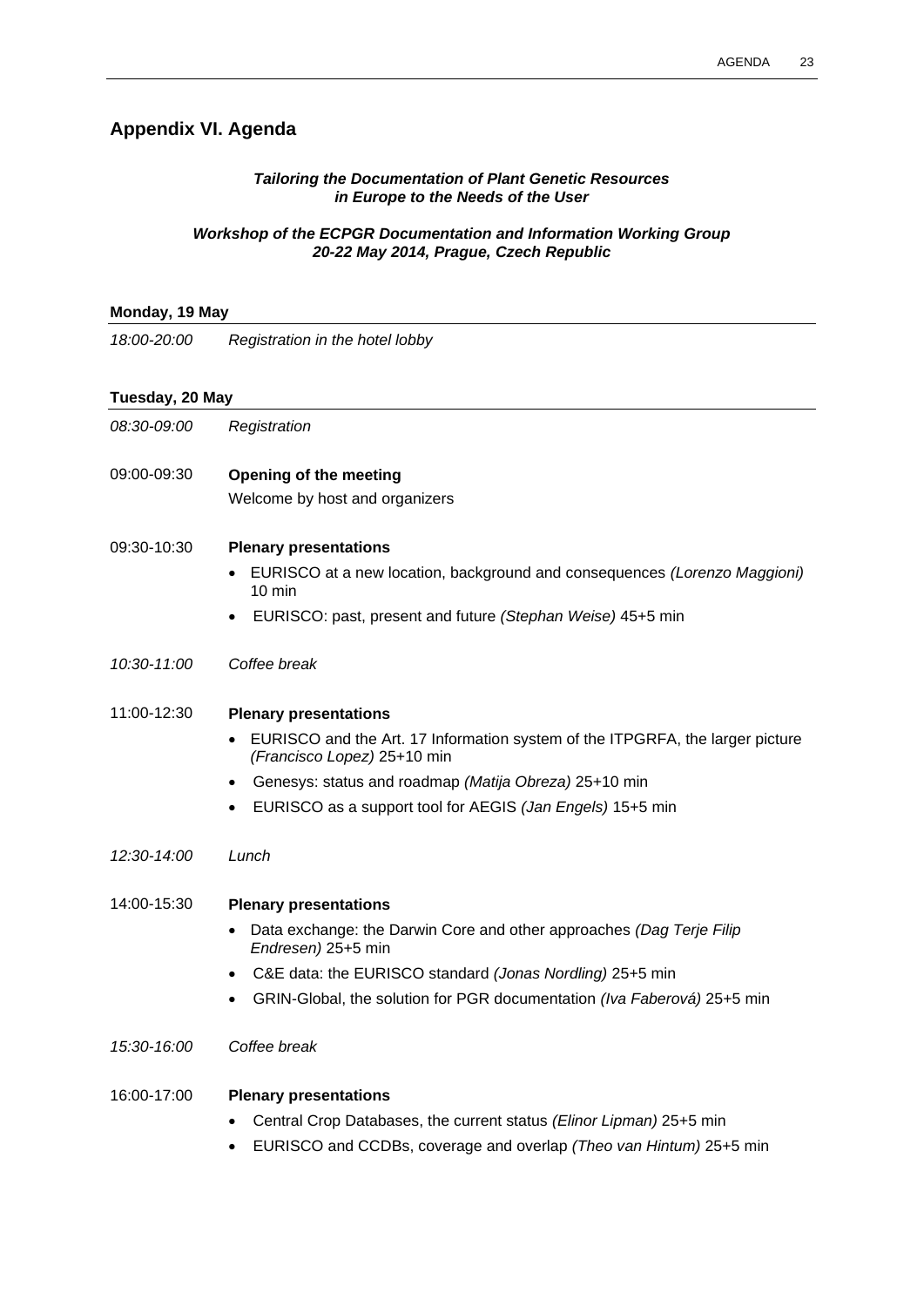#### 17:00-17:30 **Plenary discussions**

Outcomes of the first day

17:30 *Closing first day*

#### **Wednesday, 21 May**

### 09:00-10:10 **Plenary presentations**

- Experiences managing a CCDB
	- Cucurbits *(María José Diez)* 10 min
	- *Pyrus (Marc Lateur)* 10 min

*Q&A, input from the participants,* discussion

- PGR portals 'give the user what the user needs' *(Frank Menting)* 25+5 min
- Explanation of the group discussions (process and expected outcome)
- *10:10-10:40 Coffee break*

### 10:40-12:30 **'Identifying the issues' – Group discussions**

#### EURISCO, CCDBs and PGR portals

4 groups; either discussing only EURISCO issues (1 group), or only CCDB/PGR-Portal issues (1 group) or both items (2 groups)

EURISCO issues to be addressed:

- Improvement of quality and coverage of passport data in EURISCO
- Aspects of the inclusion of C&E data in EURISCO
- Future and new roles of EURISCO

CCDB/PGR-Portal issues to be addressed:

- Future of CCDBs in relation to other information sources
- Comparison of CCDBs and PGR portals
- Feasibility / opportunity / requirements of turning a CCDB into a PGR portal
- *12:30-14:00 Lunch*
- 14:00-15:45 **Presentation outcomes and plenary discussion** Presentation outcome groups (4 x 10 min) Plenary discussion Formulation of aspect of a consensus

#### *15:45 Visit CRI Genebank facilities*

- *17:30 Return to hotel*
- *18:30 Workshop dinner (in the hotel)*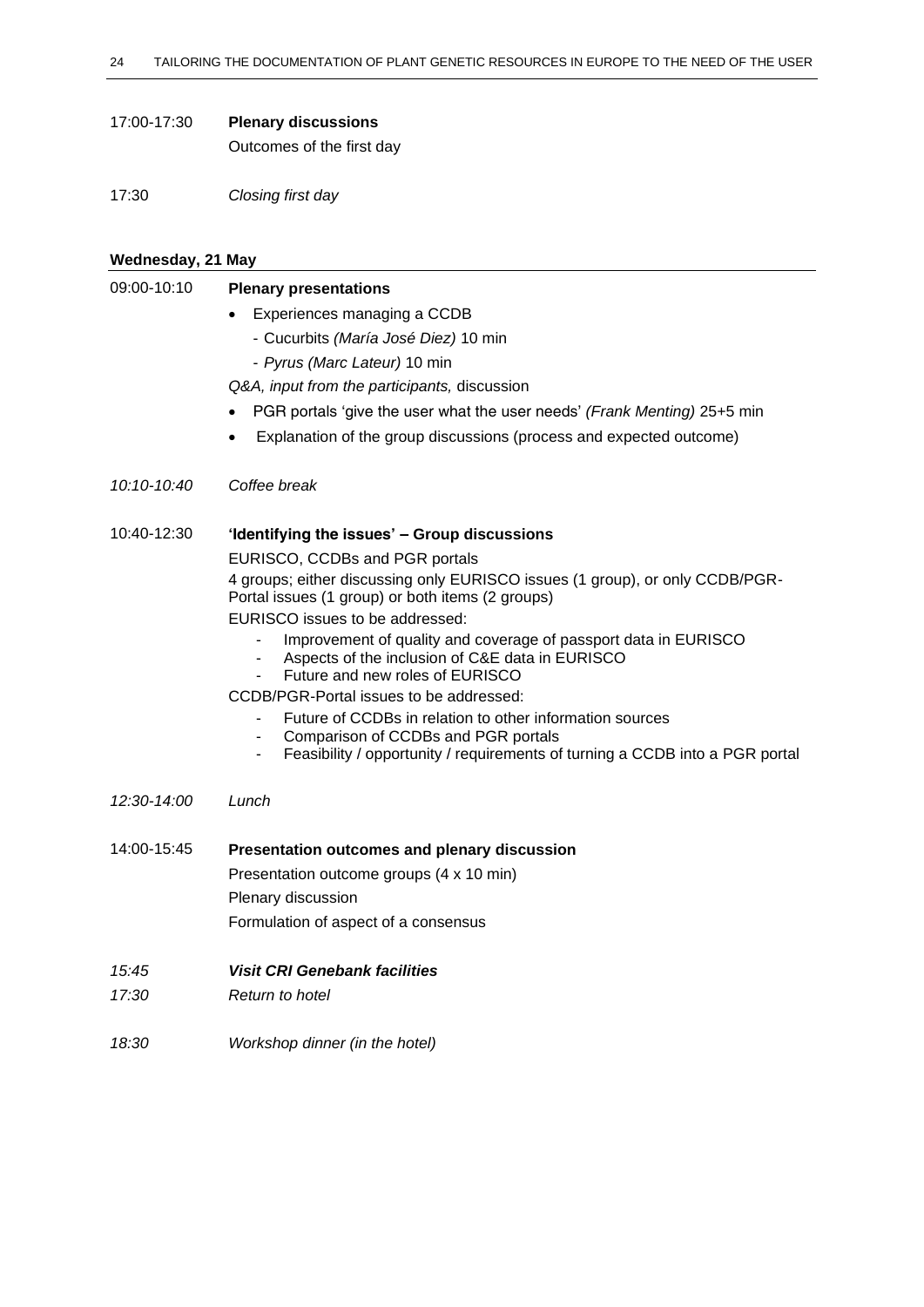|               | Thursday, 22 May                                                                                                                                                                                                                                               |  |  |
|---------------|----------------------------------------------------------------------------------------------------------------------------------------------------------------------------------------------------------------------------------------------------------------|--|--|
| 09:00-10:00   | <b>Plenary presentations</b>                                                                                                                                                                                                                                   |  |  |
|               | Linking ex situ, on-farm and in situ documentation in EURISCO – a case from<br>Germany (Frank Begemann) 25+5 min                                                                                                                                               |  |  |
|               | European genebanks in the genomics era (Theo van Hintum) 25+5 min                                                                                                                                                                                              |  |  |
| 10:00-10:30   | Coffee break                                                                                                                                                                                                                                                   |  |  |
| 10:30-12:30   | 'Drafting the roadmap' - Group discussions                                                                                                                                                                                                                     |  |  |
|               | EURISCO, CCDBs, PGR portals and possibly other issues                                                                                                                                                                                                          |  |  |
|               | 4 groups; each group either drafts the elements of 'A roadmap towards the future of<br>EURISCO' or the elements of 'A roadmap for the future development of CCDB and<br>PGR Portals'. If there is sufficient interest in the audience a group can also work on |  |  |
|               | the issue of 'X-omics; the best way for the genebank community to anticipate' or 'The<br>needs of in situ PGR documentation'.                                                                                                                                  |  |  |
| $12:30-14:00$ | Lunch                                                                                                                                                                                                                                                          |  |  |
| 14:00-15:30   | Presentation outcomes and plenary discussion                                                                                                                                                                                                                   |  |  |
|               | Presentation outcome groups (4x 10 min)                                                                                                                                                                                                                        |  |  |
|               | Plenary discussion                                                                                                                                                                                                                                             |  |  |
|               | Formulation of aspect of a consensus                                                                                                                                                                                                                           |  |  |
| 15:30-16:00   | Coffee break                                                                                                                                                                                                                                                   |  |  |
| 16:00-17:00   | Wrap-up and closing of the meeting                                                                                                                                                                                                                             |  |  |

17:00 *End*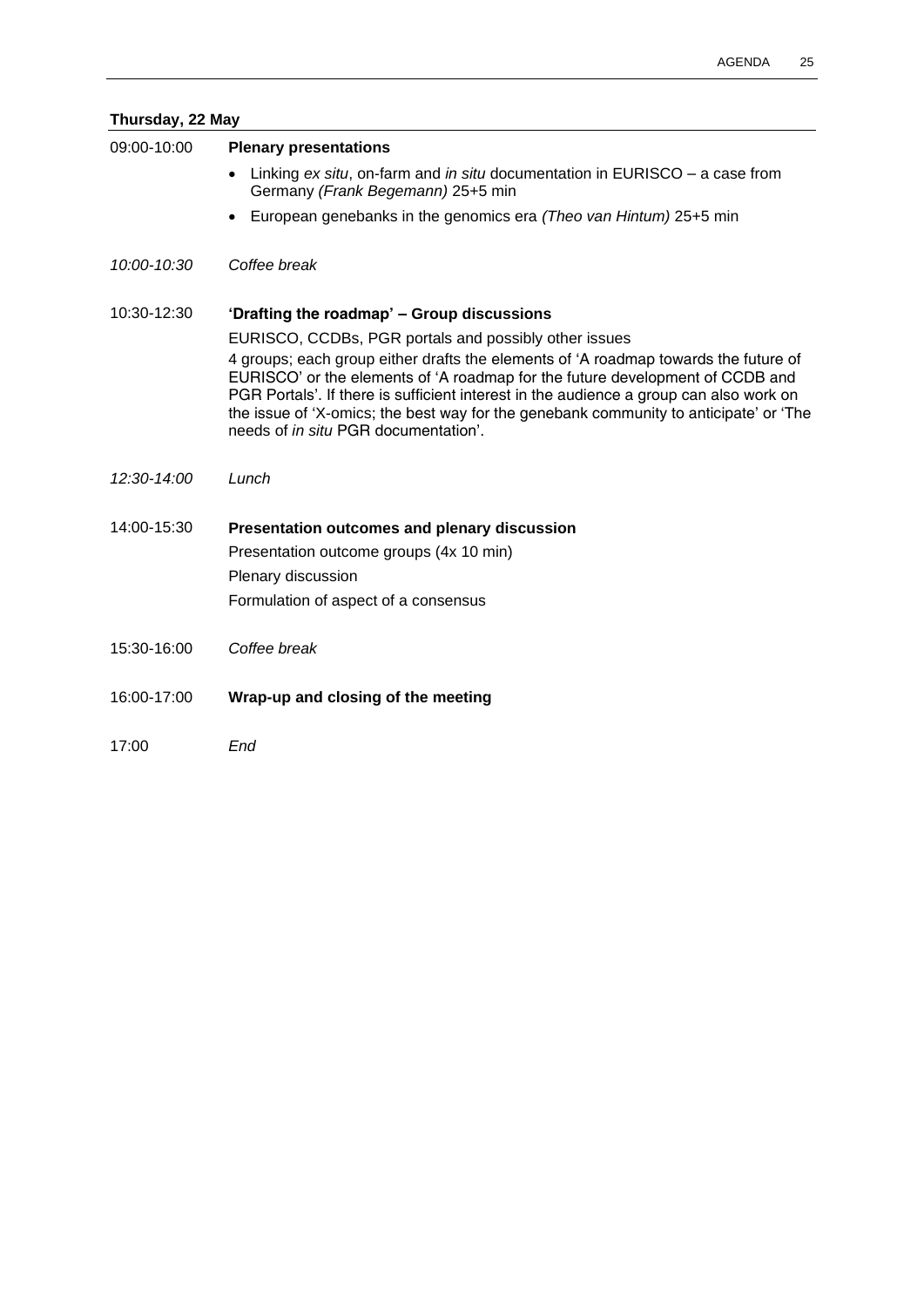### **Appendix VII. List of participants**

#### *Tailoring the Documentation of Plant Genetic Resources in Europe to the Needs of the User*

#### *Workshop of the ECPGR Documentation and Information Working Group 20-22 May 2014, Prague, Czech Republic*

*(Listed in alphabetic order by surname)*

[CG= Doc&Info Coordinating Group; DBM = CCDB Manager; EX = External Expert; NC = National Coordinator; NFP = EURISCO National Focal Point; WGC = Chair of ECPGR Working Group]

Charlotte Allender [DBM, WGC] Warwick Genetic Resources Unit, School of Life Sciences, The University of Warwick Wellesbourne Warwick CV35 9EF United Kingdom Tel: (44) 24 7657 5014 Fax: (44) 24 7657 4500 Email: charlotte.Allender@warwick.ac.uk

Raimondas Baltrènas [NFP] Lithuanian Plant Gene Bank Stoties str. 2, Akademija 58343 Kedainiai district Lithuania Tel: (370) 347 37289 Fax: (370) 347 37002 Email: r.baltrenas@agb.lt

Frank Begemann [CG, NC, WGC] Group 32 - Sustainability, international agricultural affairs, Federal Agency for Agriculture and Food (BLE) Deichmanns Aue 29 53179 Bonn Germany Tel: (49-228) 99 6845 3239 Fax: (49-228) 6845 3105 Email: frank.begemann@ble.de

José Miguel Blanca Postigo [DBM] Instituto Universitario de Conservación y Mejora de la Agrodiversidad Valenciana (COMAV), Universidad Politécnica de Valencia (UPV) Edificio CPI (Ciudad Politécnica de la Innovación), 8E 46022 Valencia Spain Tel: (34) 963877000 (ext. 88473) Email: jblanca@upv.es

Marine Blouin [DBM] INRA-Unité Expérimentale Arboricole Domaine de la Tour de Rance 47320 Bourran France Tel: (33) (0) 553842405 Fax: (33) (0) 553843698 Email: [mblouin@bordeaux.inra.fr](mailto:mblouin@bordeaux.inra.fr)

Petra Bratt Stamborg [NFP] Nordic Genetic Resource Center (NordGen) Box 41 220 53 Alnarp Sweden Tel: (46) 40536653 Email: petra.bratt@nordgen.org

Zofia Bulińska-Radomska [NC, NFP] Plant Breeding and Acclimatization Institute (IHAR), National Plant Genetic Resources Centre Radzików 05-870 Błonie Poland Tel: (48-22) 7334652 Fax: (48-22) 7254714/15 Email: z.bulinska@ihar.edu.pl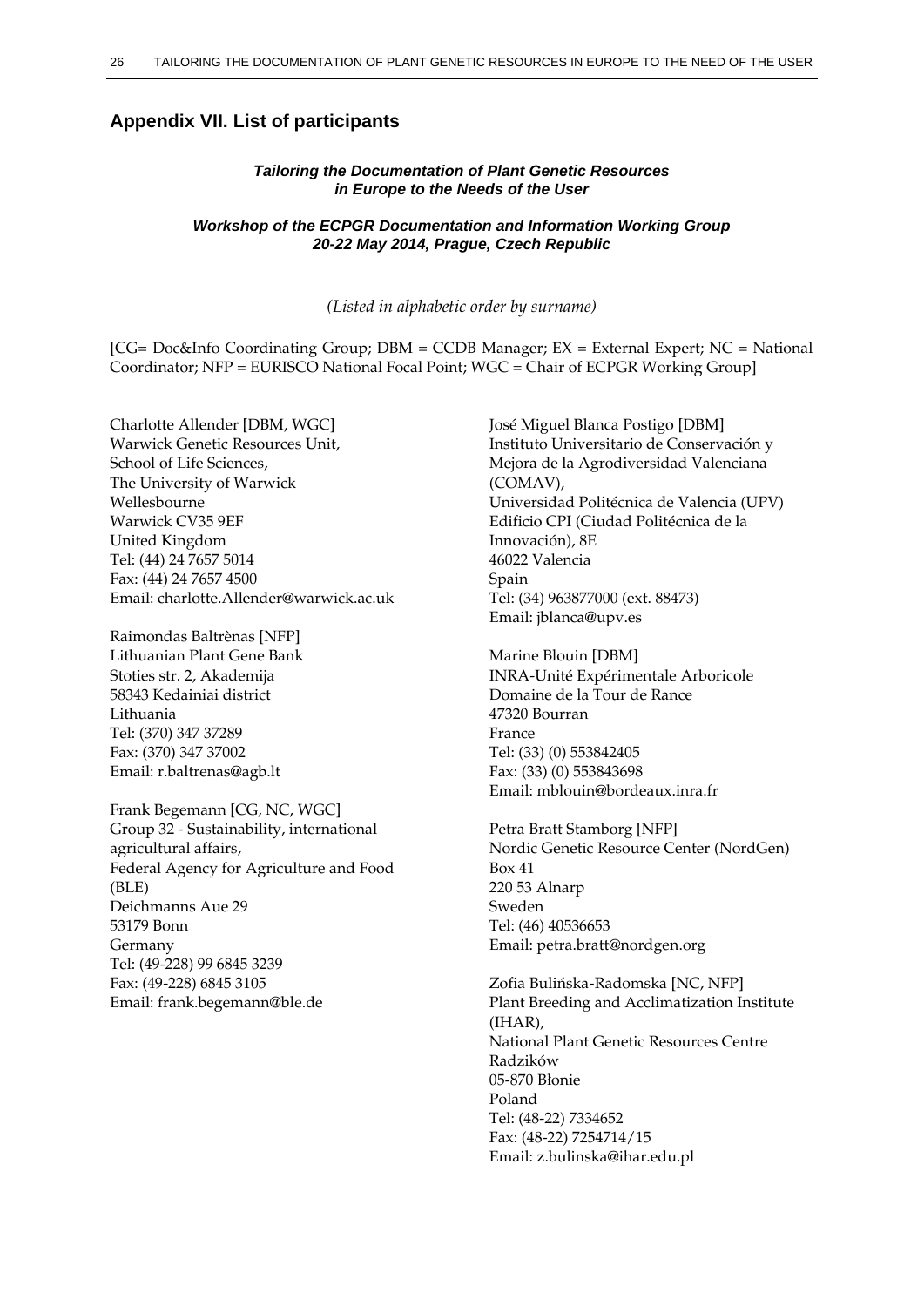Mirta Culek [NFP] Croatian Centre for Agriculture, Food and Rural Affairs, Institute for Seed and Seedlings Usorska 19, Brijest 31000 Osijek Croatia Tel: (385-31) 275712 Fax: (385-31) 275716 Email: mirta.culek@hcphs.hr

María José Díez Niclos [DBM, WGC] Instituto de Conservación y Mejora de la Agrodiversidad Valenciana (COMAV), Universidad Politécnica de Valencia, Edificio 8E, Access J Camino de Vera s/n 46022 Valencia Spain Tel: (34) 963879421 Fax: (34) 963879422 Email: mdiezni@btc.upv.es

Willem van Dooijeweert [DBM, WGC] Centre for Genetic Resources, the Netherlands (CGN), Wageningen University and Research Centre PO Box 16 6700 AA Wageningen The Netherlands Tel: (31-317) 480917 Fax: (31-317) 423110 Email: willem.vandooijeweert@wur.nl

Dag Terje Filip Endresen [EX – GBIF] GBIF-Norway, Natural History Museum Oslo Norway Tel: (47) 40612982 Fax: (47) 22851654 Email: dag.endresen@nhm.uio.no

Iva Faberová [CG, DBM, NFP] Genebank Department Crop Research Institute (CRI) Drnovská 507 161 06 Praha 6-Ruzyně Czech Republic Tel: (420) 233022478 Fax: (420) 233022286 (genebank)/ 233310636 (institute) Email: faberova@vurv.cz

Anita Gaile [NFP] Genetic Resources Centre, Latvian State Forest Research Institute 'Silava' Rigas Str. 111 2169 Salaspils Latvia Tel: (371) 67949945 Email: anita.gaile@silava.lv

Christoph Germeier [DBM] Julius Kühn-Institute (JKI) Federal Centre for Cultivated Plants, Institute for Breeding Research on Agricultural Crops Erwin-Baur-Str. 27 06484 Quedlinburg Germany Tel: (49) 3946 47702 Fax: (49) 3946 47255 Email: christoph.germeier@jki.bund.de

Belul Gixhari [NFP] Albanian Gene Bank, Agricultural University of Tirana Rruga 'Siri KODRA' Tirana Albania Tel: (355) 67 2883637 Email: [gixharibelul@ubt.edu.al](mailto:gixharibelul@ubt.edu.al)

Pavol Hauptvogel *(on behalf of Lubomir Mendel [NFP])* National Agriculture and Food Center Research Institute of Plant Production Bratislavská cesta 122 921 68 Piešťany Slovakia Tel: (421) 33 7722330 Fax: (421) 33 7726306 Email: hauptvogel@vurv.sk

Theo J. L. van Hintum [CG, NFP, WGC] Centre for Genetic Resources, the Netherlands (CGN), Wageningen University and Research Centre PO Box 16 6700 AA Wageningen The Netherlands Tel: (31-317) 480913 Email: Theo.vanhintum@wur.nl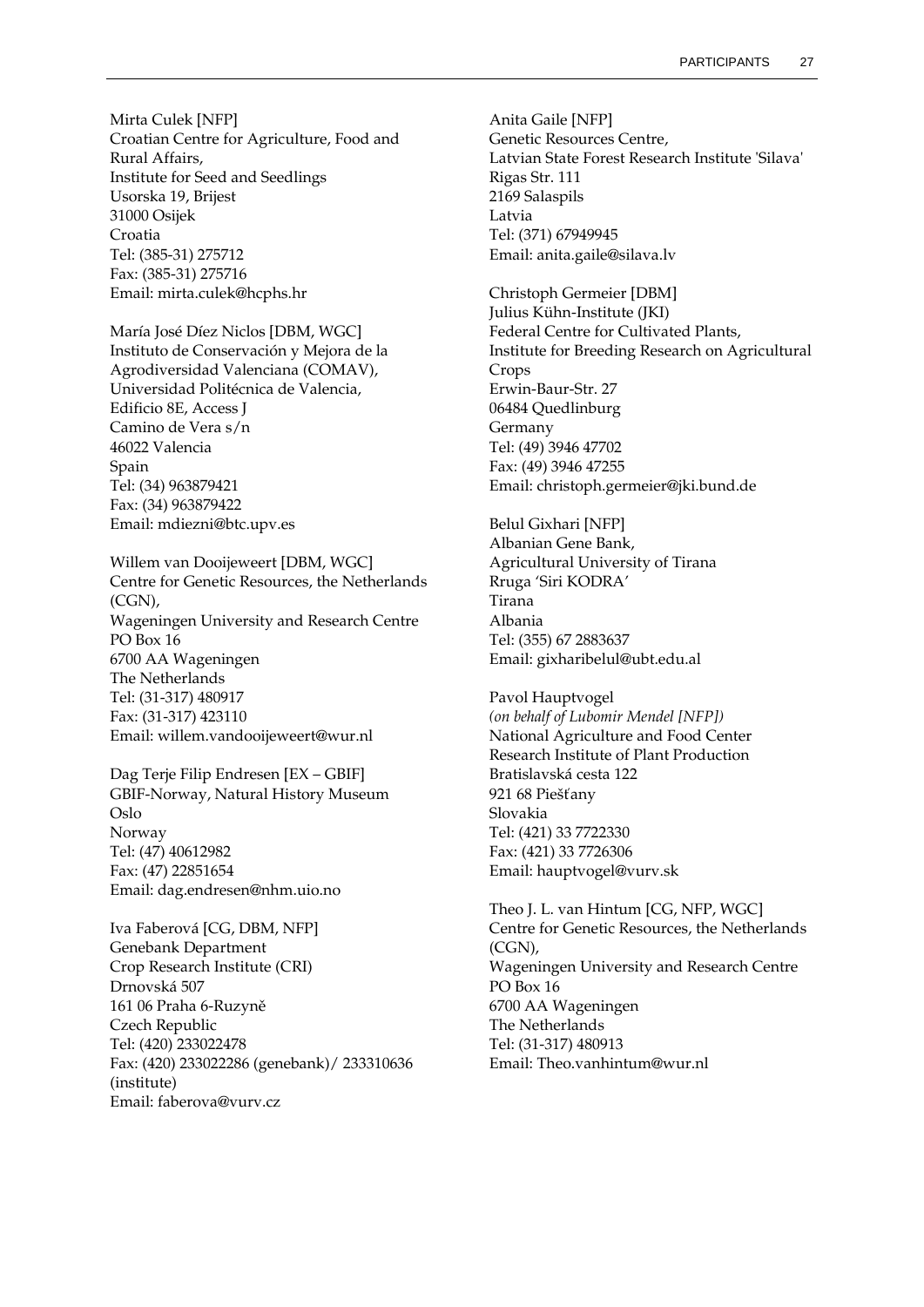Alexandra Keren *(on behalf of Rivka Hadas [NC, NFP])* Israel Plant Gene Bank ARO Volcani Center PO Box 6 Bet-Dagan 50250 Israel Tel: (972) 39683796 Fax: (972) 39683895 Email[: alexandrak@agri.gov.il](mailto:alexandrak@agri.gov.il)

Helmut Knüpffer [CG, DBM, WGC] IPK Gatersleben - Leibniz Institute of Plant Genetics and Crop Plant Research, Genebank Department Corrensstrasse 3 OT Gatersleben 06466 Stadt Seeland Germany Tel: (49-39482) 5283 Fax: (49-39482) 5155 Email: knupffer@ipk-gatersleben.de

Vahur Kukk [NFP] Estonian Crop Research Institute Aamisepa 1 48309 Jõgeva Estonia Tel: (372) 5058224 Email: Vahur.Kukk@jogeva.maavalitsus.ee

Marc Lateur [DBM, NC, NFP, WGC] Centre Wallon de Recherches Agronomiques (CRA-W) Department of Life Sciences, Breeding & Biodiversity Unit Rue de Liroux 4/Bâtiment Emile Marchal 5030 Gembloux Belgium Tel: (32) 81 620333 (direct: (32) 81 620314) Fax: (32) 81 620349 Email: m.lateur@cra.wallonie.be

Francisco Lopez International Treaty on Plant Genetic Resources for Food and Agriculture FAO Headquarters Viale delle Terme di Caracalla, 1 00153 Rome Italy Tel: (39) 06 570 56343 Fax: (39) 06 570 56347 Email1: Francisco.lopez@fao.org Email2: pgrfa-treaty@ fao.org

Afig Mammadov [NFP] International Relations, Coordination and Information Department, Genetic Resources Institute of Azerbaijan National Academy of Sciences 155, Azadlig Ave. 1106 Baku Azerbaijan Tel: (994) 50 4636327 Fax: (994) 12 4499221 Email: [afig.mammadov@gmail.com](mailto:afig.mammadov@gmail.com)

Vladimir Meglič [NC, NFP] Crop Science Department, Agricultural Institute of Slovenia Hacquetova 17 1000 Ljubljana Slovenia Tel: (386) 1 2805180 Fax: (386) 1 2805255 Email: vladimir.meglic@kis.si

Frank Menting [DBM] Centre for Genetic Resources, the Netherlands (CGN), Wageningen University and Research Centre Droevendaalse steeg 1 PO Box 16 6700 AA Wageningen The Netherlands Tel: (31) 371 480917 Fax: (31) 371 423110 Email: Frank.menting@wur.nl

Jonas Nordling [CG, NFP] Nordic Genetic Resource Center (NordGen) PO Box 41 23053 Alnarp Sweden Tel: (46) 705125328 Fax: (46) 40536650 Email: Jonas.Nordling@nordgen.org

Matija Obreza [EX – GCDT] Global Crop Diversity Trust Platz der Vereinten Nationen 7 53113 Bonn Germany Tel: (49) 228 85427 128 Email: matija.obreza@croptrust.org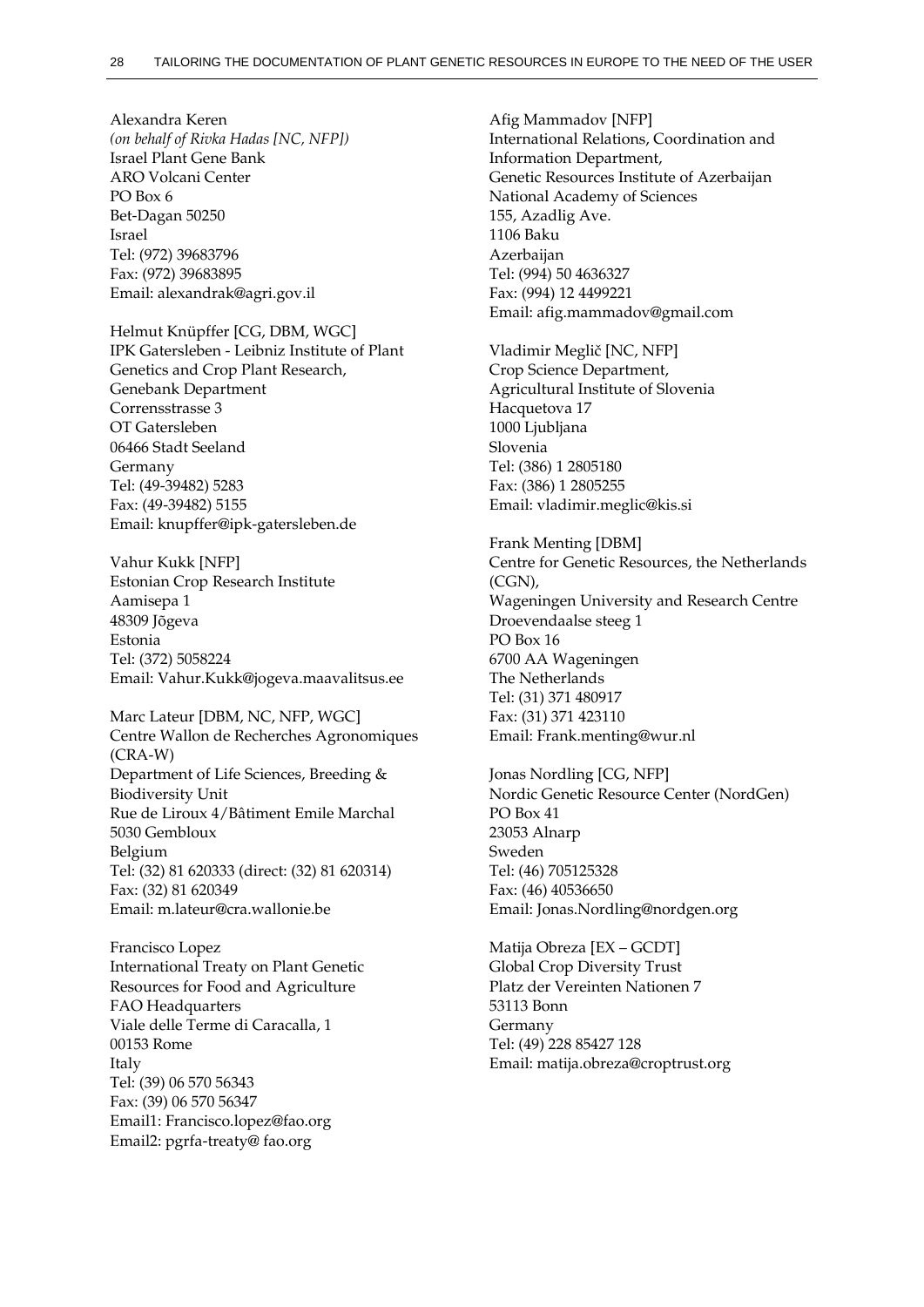Markus Oppermann [EX - IPK] IPK Gatersleben - Leibniz Institute of Plant Genetics and Crop Plant Research, Genebank Department Corrensstrasse 3 OT Gatersleben 06466 Stadt Seeland Germany Tel: (49) 39482 5360 Fax: (49) 39482 5155 Email: opperman@ipk-gatersleben.de

Maria Antonietta Palombi [NFP] CRA - Centro di Ricerca per la Frutticoltura Via Fioranello, 52 00134 Roma Italy Tel: (39) 0679348178 Fax: (39) 0679340158 Email: mariaantonietta.palombi@entecra.it

Martin Pavelek [DBM, WGC] AGRITEC Research, Breeding and Services, Ltd. Zemedelská Street 16 787 01 Šumperk Czech Republic Tel: (420) 583382106 Fax: (420) 583382999 Email: pavelek@agritec.cz

Marina Radun-Antic [EX - SEEDNet] Genetic Resources Institute University of Banjaluka Bulevar vojvode Petra Bojovica 1A 78000 Banjaluka, Republika Srpska Bosnia and Herzegovina Tel: (387) 513 48082 Fax: (387) 51312818 Email1: marina.radun@griunibl.rs.ba Email2: marinabl14@yahoo.com

Celina Rodrigues Matos [NFP] Instituto Nacional de Investigação Agrária e Veterinária (INIAV) Quinta do Marquês/Avenida da Republica 2784-505 Nova Oeiras Portugal Tel: (351) 214 403500 Fax: (351) 214 416011 Email: cfr.matos@gmail.com

Lucía De la Rosa *(on behalf of Edurne A. Labandibar [NFP])* Centro de Recursos Fitogenéticos, Instituto Nacional de Investigación y Tecnologia Agraria y Alimentaria (CRF INIA) Autovía N II, km 36, Apdo. 1045 28800 Alcalá de Henares Spain Tel: (34) 91 8819261 ext 22 Fax: (34) 91 8819287 Email: rosa@inia.es

Marius Dan Sandru *(on behalf of NFP (to be nominated))* Banca de Resurse Genetice Vegetale Suceava B-dul 1Mai, nr 17 720224 Suceava Romania Tel: (40) 230 521016 Fax: (40) 230 521016 Email1: dan.19igor@gmail.com Email2: genebank@suceava.astral.ro

Milena Savić Ivanov [NFP] Ministry of Agriculture and Environmental Protection Directorate for National Reference Laboratories, Gene Bank Department Batajnicki drun part 7, No 10 11080 Belgrade-Zemun Serbia Tel: (381) 11 3772081 Fax: (381) 11 3772025 Email1: milena.savicivanov@minpolj.gov.rs Email2: msavicivanov@yahoo.com

Beate Schierscher-Viret [DBM, NFP] Agroscope Research Department in Arable Crop Plant Breeding and Genetic Resources CP 1012/Rte de Duillier 50 1260 Nyon 1 Switzerland Tel: (41) 22 3634726 Email: beate.schierscher-viret@agroscope.admin.ch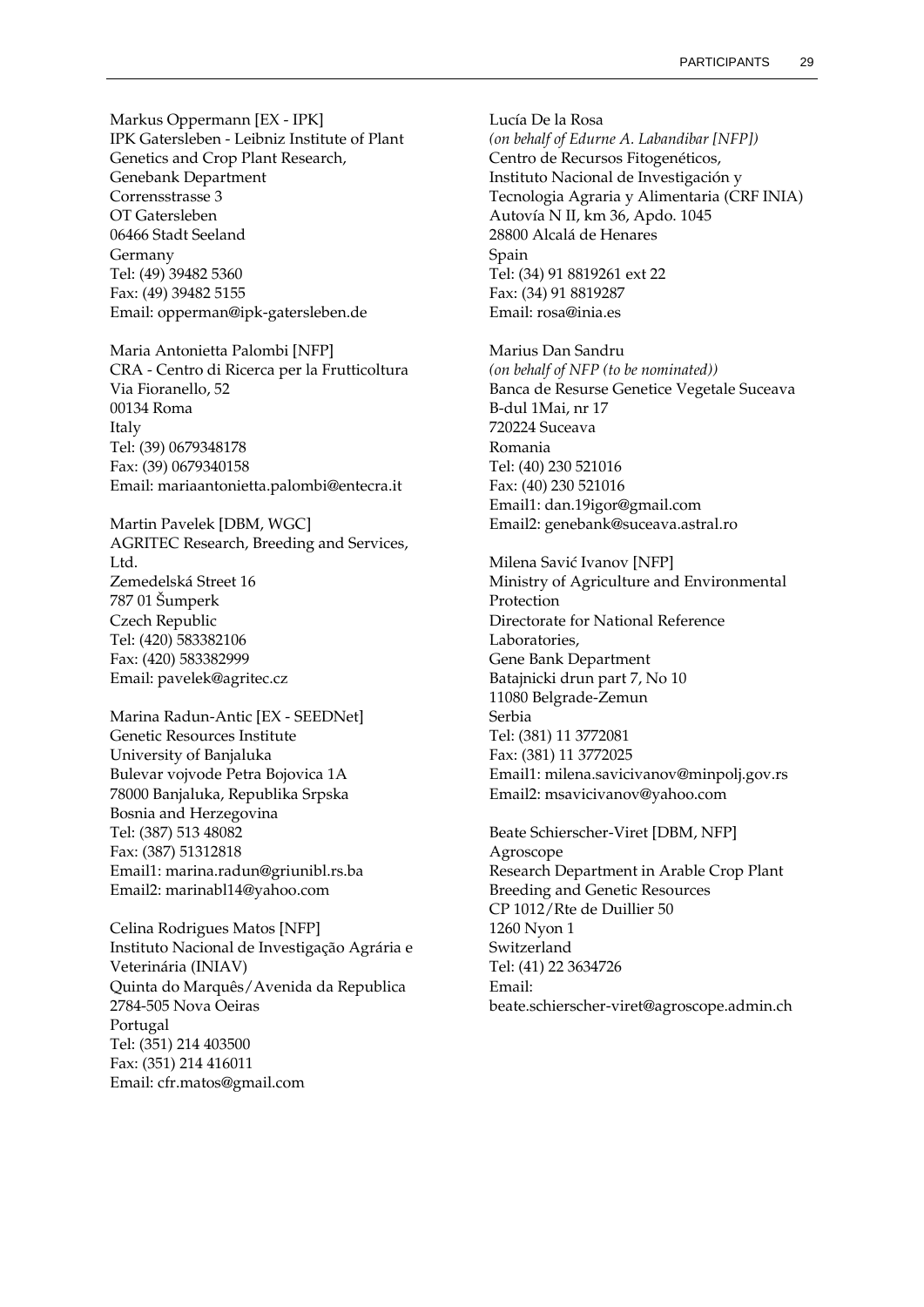Stefan Schröder [NFP] Federal Agency for Agriculture and Food (BLE) Deichmanns Aue 29 53179 Bonn Germany Tel: (49) 228 6845 3243 Fax: (49) 228 6845 3787 Email: stefan.schroeder@ble.de

Attila Simon [NC, NFP] Research Centre for Agrobiodiversity Külsőmező 15 2766 Tápiószele Hungary Tel: (36) 53 380070 Fax: (36-53) 380072 Email: simon@mail.nodik.hu

Ian D. Thomas [CG, DBM, NFP] Genetic Resources Unit, Institute of Biological, Environmental and Rural Sciences (IBERS) Aberystwyth University, Plas Gogerddan Aberystwyth, Ceredigion SY23 3EB United Kingdom Tel: (44) 1970 823226 Fax: (44) 1970 823243 Email: idt@aber.ac.uk

Nikolaya Velcheva [NFP] Institute for Plant Genetic Resources "K. Malkov" (IPGR) 2 Drouzba Str. 4122 Sadovo, Plovdiv district Bulgaria Tel: (359) 885012480 Fax: (359) 32) 629026 Email: nikolaya\_velcheva@abv.bg

Sylvia Vogl *(on behalf of Wolfgang Kainz [DBM, NFP])* Austrian Agency for Health and Food Safety (AGES) Wieningerstrasse 8 4020 Linz Austria Tel: (43) 50 55541237 Email: sylvia.vogl@ages.at

Stephan Weise [CG, EURISCO] IPK Gatersleben - Leibniz Institute of Plant Genetics and Crop Plant Research, Corrensstrasse 3 OT Gatersleben 06466 Stadt Seeland Germany Tel: (49) 39482 5744 Email: weise@ipk-gatersleben.de

Marcin Zaczyński [DBM] Plant Breeding and Acclimatization Institute (IHAR), National Research Institute Radzików 05-870 Błonie Poland Tel: (48) 22 7334640 Fax: (48)22 7254715 Email: m.zaczynski@ihar.edu.pl

#### **Observers**

Tofig Mammadli Azerbaijan State Agrarian University 262, Ataturk ave. 2000 Ganja Azerbaijan Tel: (994) 70 9500201 Fax: (994) 12 4499221 Email: tofiq-mamedov@rambler.ru

Ludmila Papoušková [Host] Crop Research Institute (CRI) Drnovská 507 161 06 Praha 6-Ruzyně Czech Republic Tel: (420) 233022415 Fax: (420) 233310636 Email: papouskova@vurv.cz

Vlastimil Zedek Ministry of Agriculture of the Czech Republic Section for Environment and Ecological Agriculture Těšnov 17 117 05 Praha 1 Czech Republic Tel: (420) 221 812 019 Fax: (420) 224 810 478 Email: [Vlastimil.Zedek@mze.cz](mailto:Vlastimil.Zedek@mze.cz)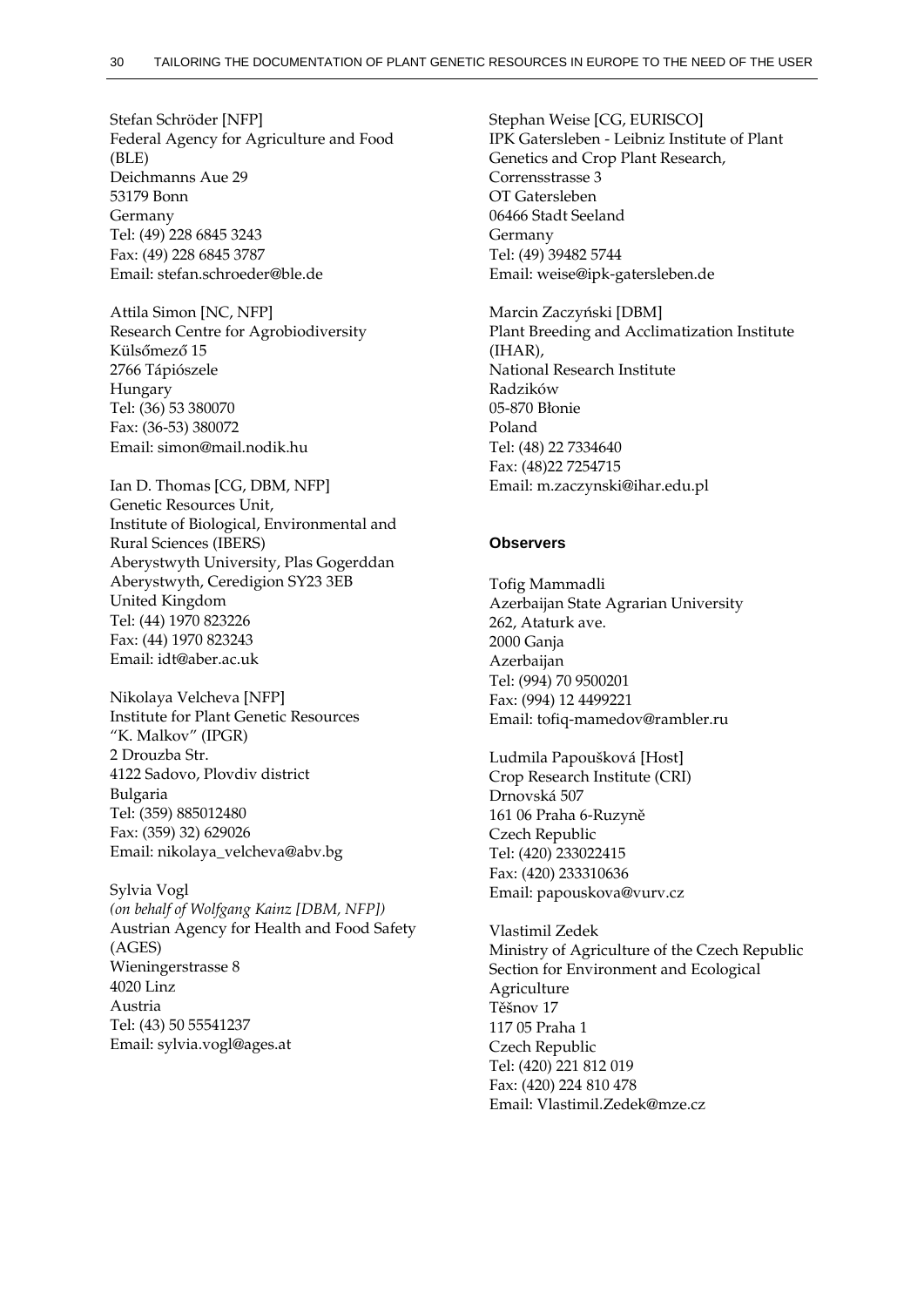### **ECPGR Secretariat**

Jan Engels Bioversity International Via dei Tre Denari 472/a 00057 Maccarese, Rome Italy Tel: (39) 06 6118 222 Fax: (39) 06 61979661 Email: j.engels@cgiar.org

Elinor Lipman Bioversity International Parc Scientifique Agropolis II 34397 Montpellier cedex 5 France Email: e.lipman@cgiar.org

Lorenzo Maggioni Bioversity International Via dei Tre Denari 472/a 00057 Maccarese, Rome Italy Tel: (39) 06 6118 231 Fax: (39) 06 61979661 Email: l.maggioni@cgiar.org